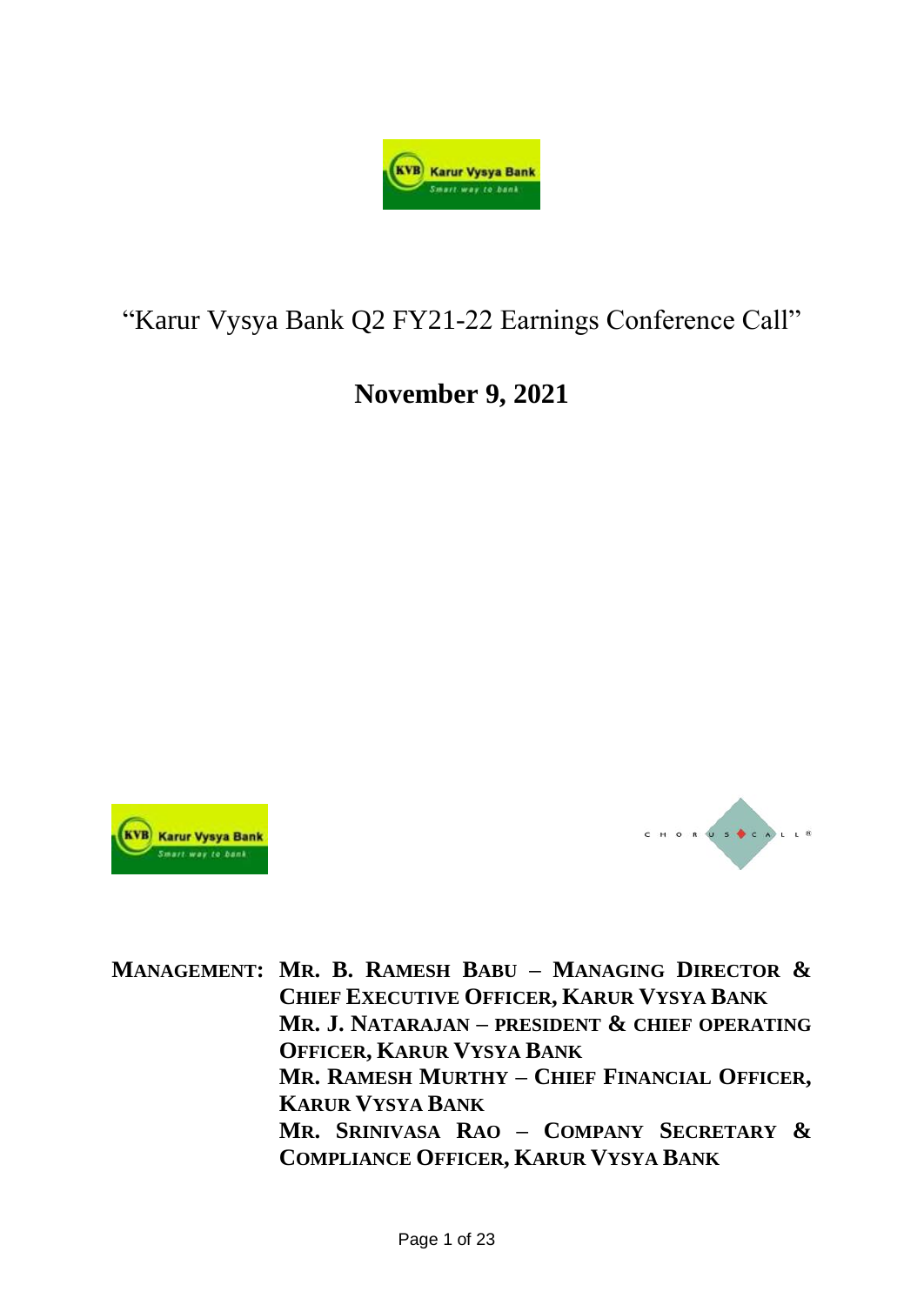

**Moderator:** Ladies and gentlemen, good day and welcome to the Q2 FY'21-22 Earnings Conference Call of the Karur Vysya Bank. We have with us today the management team of KVB, represented by the M.D. and the CEO -- Mr. B. Ramesh Babu; President & Chief Operating Officer – Mr. J. Natarajan; CFO – Mr. Ramesh Murthy; Company Secretary and Compliance Officer – Mr. Srinivasa Rao. As a reminder, all participant lines will be in the listen-only mode and there will be an opportunity for you to ask questions after the presentation concludes. Should you need assistance during the conference call, please signal an operator by pressing '\*' then '0' on your touchtone phone. Please note that this conference is being recorded. I now hand the conference over to Mr. B. Ramesh Babu – M.D. and CEO to take us through the highlights of the quarter gone by, after which we will open the floor for questions. Over to you, sir.

### **B. Ramesh Babu:** Thank you, Stanford. A very good morning to all the attendees of today's call. So, I think all of you have enjoyed the diwali last week. I welcome everyone on behalf of team KVB to this quarterly earnings update call.

After darkness comes the light is saying by a Roman historian. After about 1.5-years, we all celebrated Diwali last week with almost same spirit we used to have during pre-COVID times, thereby indicating positive vibes that good times are ahead. We witnessed a COVID-19 pandemic and the resultant lockdowns which pushed the growth downwards last year. It was expected that the growth would be rapid in financial year '22; however, owing to the advent of second wave in Q1 of this financial year, several state induced lockdowns, negated this assumption to a certain extent.

The positive note is that a third wave looks less likely or could be muted and the vaccination drive is progressing very well. As a nation, we have successfully completed 100 crores of doses last month. The overall belief is that the economy is on the right path augurs well for the business growth in the coming quarters. Being an essential service, we have continued to deliver uninterrupted service to our customers while taking all necessary precautions to safeguard ourselves, our families and our colleagues and our customers. More than 97% of our employees have already taken at least one dose of vaccination.

The pandemic crisis created an opportunity for the growth of digital banking. Our bank continued a growth in this space; in the second quarter, about 92% of the transactions were routed through the digital mode as against 88% of the previous corresponding period. The growth in UPI transactions was 134% more than the corresponding period.

The Indian economy appears to be back on the growth path in Q2 post the opening of the economy with several elements falling in place. This year thus far, the growth in the major banking indicators have been mixed. Growth in deposits have slowed down while that the credit growth is almost flat after witnessing a dip of 1% last year as of September '21 over March '21. With the economy picking up in the second half, it is expected that there will be higher demand for the credit and overall growth of around 8-10% for the year, maybe expected for the banking sector in general.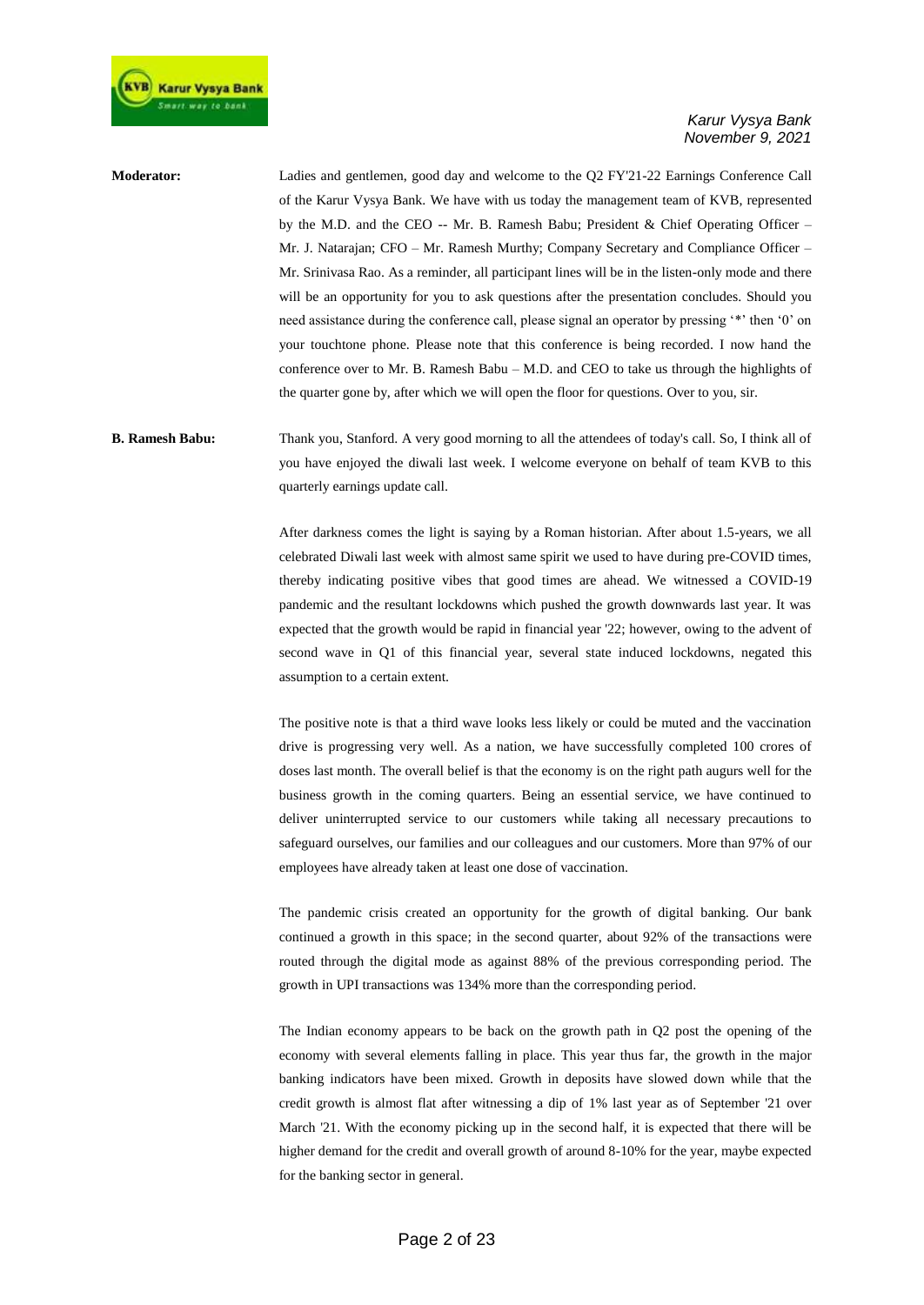So, coming to our bank, with the relaxation of lockdowns by various states in a phased manner, we were able to report a steady performance in the growth of business. Our total business as on  $30<sup>th</sup>$  September '21 stood at Rs.1,19,261 crores with a gross advance of Rs.53,851 crores and deposits of Rs.65,410 crores, a growth of 7% on year-on-year basis.

Let me take you through the numbers in detail: We have been highlighting to all of you the initiatives taken by the bank for a superior performance in the earlier commentary and interactions. We are now witnessing positive momentum in many of the business metrics of the bank that we are glad to share with you. We have been continuously improving our disclosure standards and published the relevant information and data for your ready-reference through our 'Investor Presentation.' Yesterday also, we have uploaded. All of you would have gone through that.

Now, I would like to share my observations and guidance on certain important parameters: Coming to net interest margin, we have achieved a NIM of 3.74% for the second quarter of the current year as against 3.47% for the quarter ending September '20 and 3.55% for the quarter ending June '21 which is very encouraging. This has been made possible mainly on account of higher interest spread. Our cost of deposits is also further reduced to 4.32% as against 5.06% for the quarter ending September 2020. Further, higher NIM is supported by lower slippages and recoveries in NPA accounts. There will be lesser scope for further reduction in deposit interest rate and yield on advances is likely to come down by a few basis points due to reduction in MCLR and interest reset option for the existing loan book and stiff competition prevailing in the market currently due to the liquidity. We continue to focus on this parameter to sustain NIM at the existing levels and maintaining it above 3.5%-plus levels.

Before discussing our profit numbers, I would like to draw your attention to Slide #7 of our 'Investor Presentation' wherein we indicated certain significant accounting changes in impacting other income, operating profit and provisions which we implemented in compliance with the Reserve Bank of India Master Directions dated 30<sup>th</sup> August 2021. Of course, there is no change in arriving at the net profit numbers. Prior period numbers have been recast for the ease of comparison.

Thanks to higher NIM; our net interest income has increased to Rs.680 crores as against Rs.601 crores during the quarter ending September 2020. Core fee income has increased to Rs.143 crores from Rs.119 crores. Investment in trading profit has reduced to Rs.17 crores as against Rs.120 crores during the corresponding quarter of the previous year and this is mainly on account of hardening of interest rate and our conscious strategy to keep the MTM risk at the lowest levels.

Employee expenses include a sum of Rs.27 crores which comes to around one-third of the total estimated one-time expense of Rs.80 crores on account of enhancement in family pension. Though Reserve Bank of India permitted banks to amortize these expenses over a period of five years, we have decided to account for it during the current year itself in covering three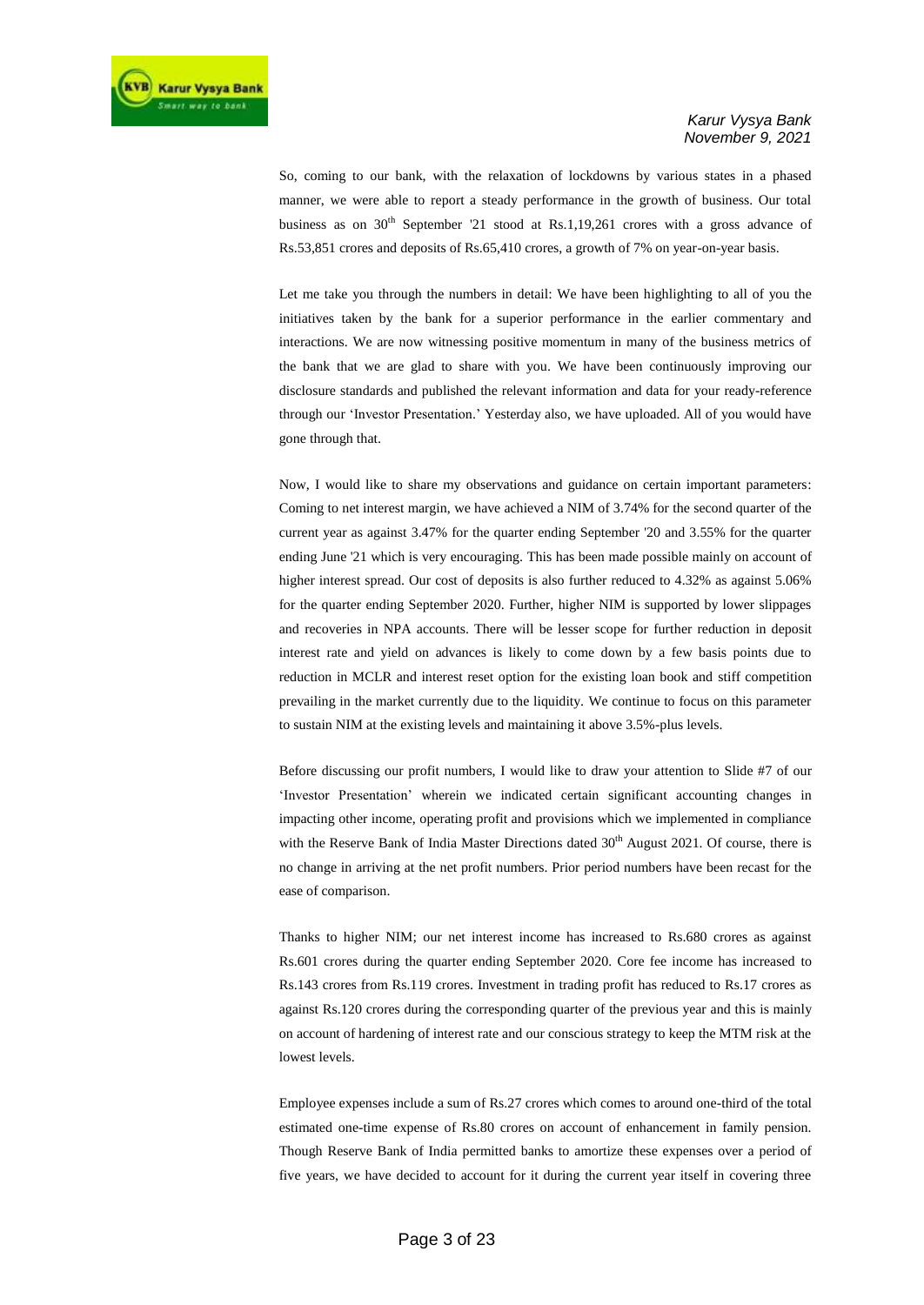quarters. So, earlier, we had indicated a sum of Rs.1,050 crores under employee expenses for the whole year and we estimate that we will be within these limits.

There was a marginal increase in the other operating expenses. Major reason for the increase constitutes – sourcing cost for the business and ATM and digital transaction based expenses where corresponding income is booked in income heads. We have initiated several cost control measures and we continue to closely oversee this. As you could see, all round positive performance indicators are visible and our operating profit after making adjustments as per the new disclosure and reporting requirements, increased to Rs.374 crores from Rs.360 crores for the quarter ending September 2020 despite a reduction in treasury income by Rs.103 crores due to interest rate hardening. Due to lower slippages and recovery initiatives, our credit related provision requirement reduced to 169 crores from 205 crores which include restructuring provision of Rs.56 crores. There is no significant MTM provision on investments other than SR and certain non-SLR investments. Our net profit increased to Rs.165 crores for the quarter as against Rs.115 crores for September 2020 and Rs.109 crores for June quarter of the current year. This is mainly on account of increase in net interest income, sustained other income, controlled expenses and lower provision requirements. This is the highest quarterly profits earned by the bank during the past 17-quarters, I feel very happy to mention this. We are confident and motivated by our performance and going forward we aim to have consistent improvement in our results. Our ROA was at 0.86% for the quarter as against 0.63% for the quarter-ended September 2020 and for the half year ended September '21, ROA is at 0.72% as against 0.61% for the half-year ended September '20. We had indicated achievement of ROA of 1% in the year 2023 and we are on track with our guidance.

Coming to Slippages and Asset Quality: One of the significant and notable performances during the quarter is that our gross slippages have come down to Rs 164 crores for the quarter which is 0.3% of our loan book. Our recovery surpassed the slippages, resulting in negative net slippage of Rs.196 crores during the quarter and reduction of NPA book to Rs.3,972 crores from Rs.4,167 crores as of 30th June 2021. There was no technical write off or sale to ARC during the quarter, indicating best efforts made by the bank. We are now confident and working towards keeping the gross slippages well within 2% of the loan book at the end of the financial year and negative net slippages in the coming quarters.

SMA-30 plus balances at the end of Q2 stood at Rs.1,004 crores which is 1.86% of the loan book, if you people can recollect in 2020 and in those years, our SMA-30-plus used to be around 3.5%. Now, it is at 1.86%. The book also includes jewel loan balances of Rs.389 crores and other than jewel loan SMA-30-plus is at 1.14% of our loan book. This is considered very much significant as it clearly indicates consistent improvement in the quality of our loan book. Due to lower slippages and recoveries, gross NPA level have come down to 7.38% from 7.93% as of 30, September '20 and we continue to focus on this segment and are aiming to bring it below 7% level during the year. Our net NPA has been brought to below 3% levels on account of recoveries from NPA book, lower slippages and higher provisions, bringing net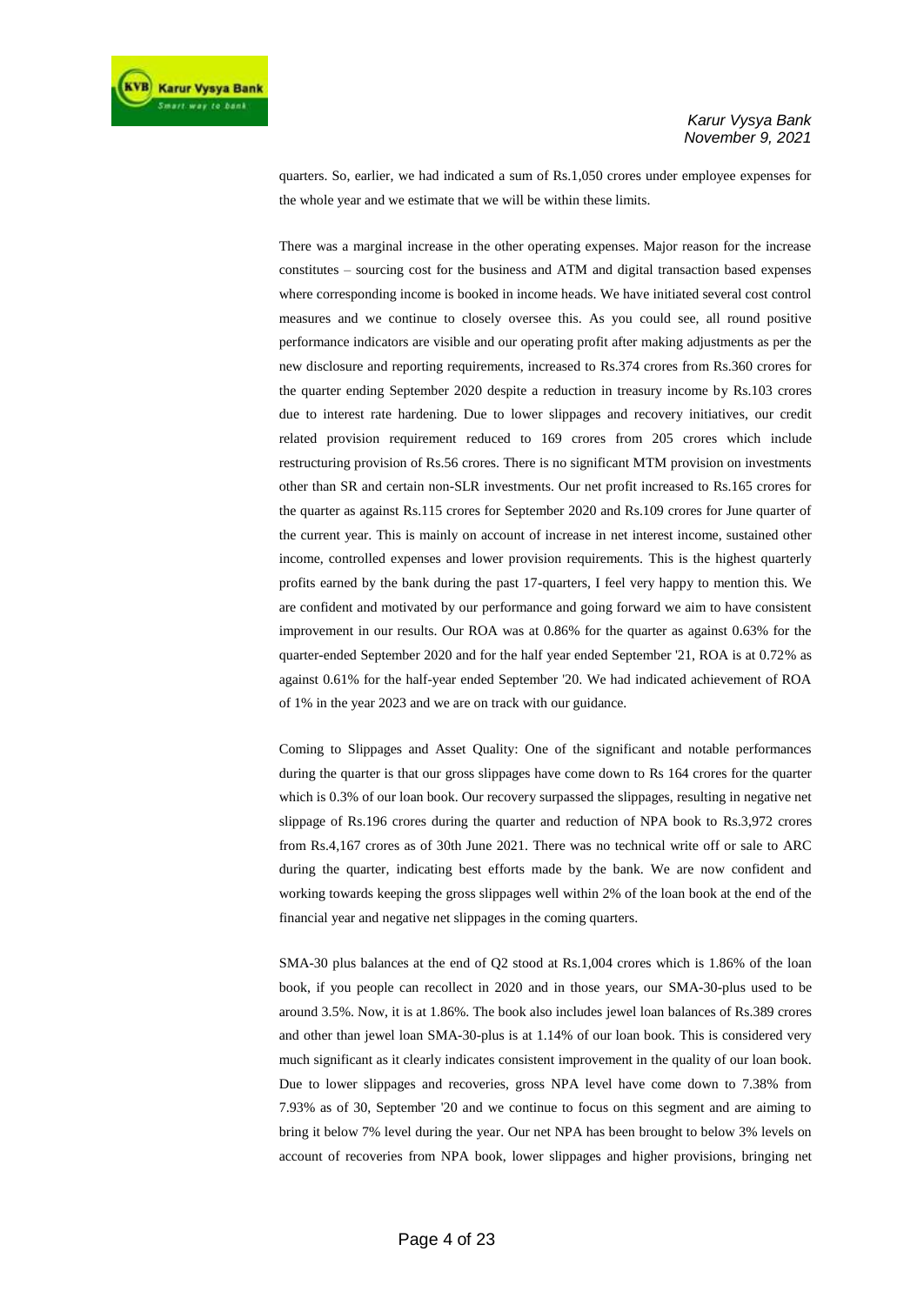NPA down to less than 2% will be one of our most focused endeavor in our agenda, and we are working towards achieving this.

So, when we discuss about the restructuring book, as at the end of Q1, we had disclosed standard restructured loan book of Rs.1,028 crores and our standard restructured book as at the end of September '21 increased to Rs.1,579 crores and the details are furnished in Slide #34. It could be seen that substantial portion of the book comprise of retail and commercial segment and corporate sector consists of around seven customers. As of 30th September, we have invoked 159 requests for restructuring amounting to Rs.251 crores pending for processing which should be implemented on or before 31st December 2021 if they meet our criteria. We do not see much challenge as we did restructuring based on current business status, cash flows and the ability to come back to normal situation and further this loan book is secured by sufficient immovable properties. Having said this, as a matter of caution, we have created a suitable system to oversee this book carefully and conducting periodical review meetings at the senior management levels. In terms of regulatory guidelines, we have provided Rs.63 crores during the half year towards this book.

When coming to the growth, considering the economic outlook and environment, we plan to grow responsibly, and we have indicated during our Q1 commentary that we have planned to grow at 12% in the normal environment. We have achieved YoY growth of 7% on deposits and advances. 14% in savings bank and 8% in current account balances despite the current account discipline. We continue to maintain a CASA-to-deposit ratio at 35% levels and we realized that improving CASA is the major source to reduce cost of funds as interest rates have bottomed out.

The recent approval by the Ministry of Finance on government business particularly collection of tax on behalf of Central Board of Direct Taxes and Central Board of Indirect Taxes and Customs, will be helpful in building the float funds. Efforts are on for technology integration with these departments. We continue to add many features in our DLite app, which will be the face for the bank for the retail liability business.

On the loan book, agricultural book grew mostly on account of jewel loans by 15% year-onyear and sequentially 10%. We expect that the growth will be generally better in the second half of the financial year and aim to sustain the momentum. Retail loans have grown by 10% year-on-year and sequentially by 8%. This is predominantly on account of residential mortgages and jewel loans.

We have soft launched our retail credit card during the quarter and issued cards to employees and plan to roll out pre-approved program starting from 15th November to our existing customers.

Commercial loan book has grown by 5% year-on-year and about 18% sequentially on an annualized basis during this year. There has been a visible increase in the sourcing and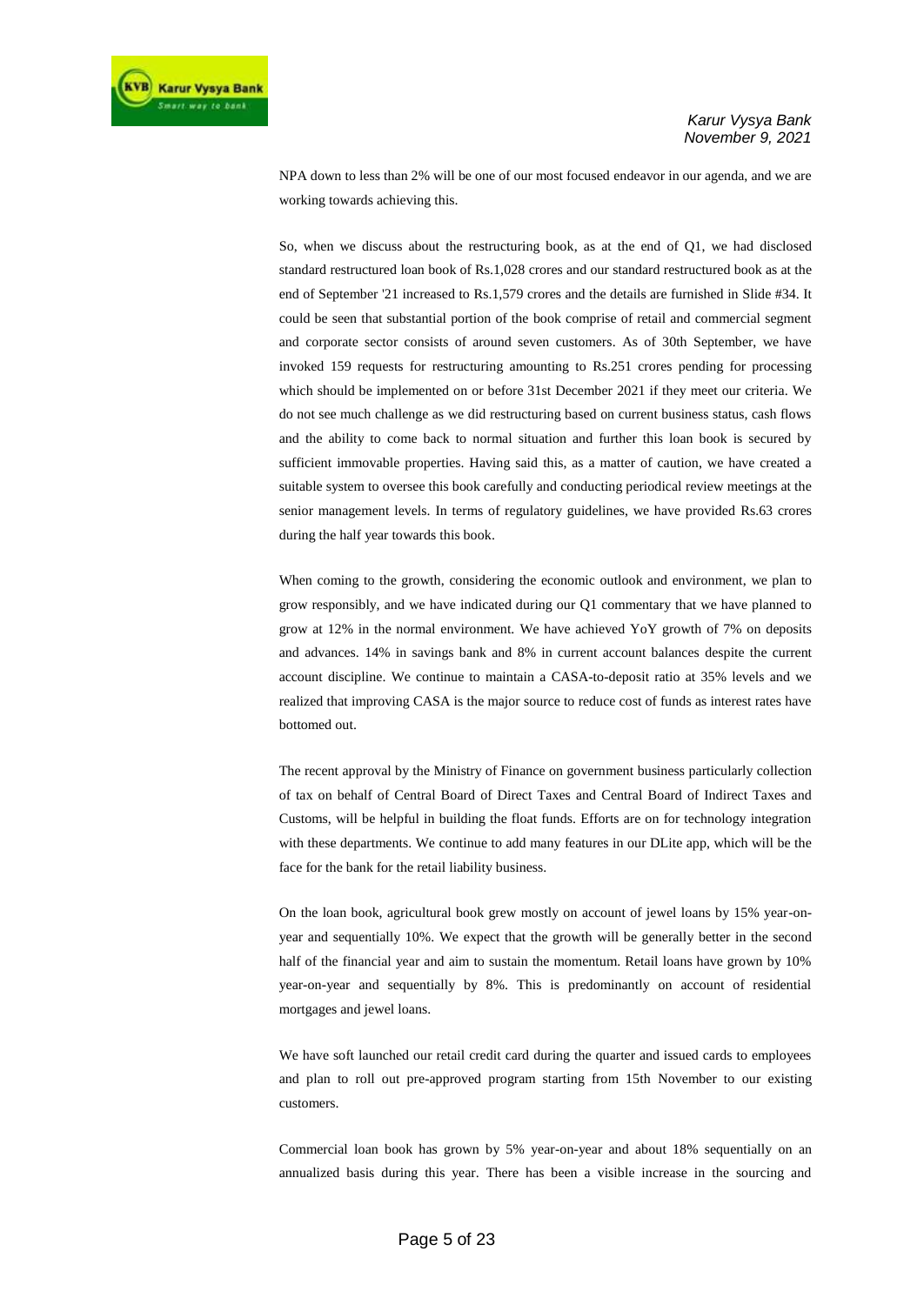disbursement of loans, particularly from the MSME connected with textile sector. Bank has made highest disbursement of Rs.650 crores in the month of September. Considering the ensuing busy season and good monsoon, we expect credit requirement will pick up and we plan to achieve 10% growth at the end of the year under the commercial loans.

Corporate book though shown muted growth year-on-year, there's a positive growth of 10% sequentially on an annualized basis. We also see good flow of proposals post-September, and we anticipate a decent growth during the second half. We have kept maximum exposure at Rs.125 crores per borrower and we'll be cautious in building the portfolio.

Our NEO and Precious Metal division continue to grow well at the desired level. Our core lending business model which NBFCs is building well. We have built a portfolio of about Rs.200 crores under this.

We participate in BNPL program with Amazon and Razorpay through one of our fintechs. All these programs are run end-to-end digitally. Overall, we plan to achieve a growth of 10%-plus under advances during this year. Our CRAR continues to be robust and is at 18.82% giving us comfortable headroom for growth. Our liquidity is also comfortable and we continue to maintain LCR at about 200% levels. The financial performance for the quarter ending September '21 is an important milestone, considering the fact that we are moving towards best of our times.

So, with these things, I can leave it to the floor for the questions.

**Moderator:** Ladies and gentlemen, we will now begin the question-and-answer session. The first question is from the line of Prashant Poddar from ADIA. Please go ahead.

**Prashant Poddar:** Sir, first question is on the margins outlook. This quarter had very significant pick up in margins. Could you break up that into some one-offs if there are and what is the outlook on this with the given the mix of business that you've indicated in corporate SME etc.,?

**B. Ramesh Babu:** In my initial address itself, I was mentioning 3.74. So, this is on account of a few factors also there because the cost of deposits have come down, over the last year you have seen that that has also helped us and the business what we have booked also has helped us despite giving lower rates of interest to many of our customers because of the stiff competition. So, this in addition to that, our net slippages are negative as far as NPA is concerned. The interest reversal has come down drastically. All these have helped us. So, as far as deposits are concerned, as I was mentioning, the headroom is very meager for coming it down. So, that way we cannot expect the sort of additional benefit of lower interest rates and yield also we may have to more or less consider a few other cases where we need to compete with the competition. So, that way we expect that we plan that above 3.5%-plus we will try to maintain that.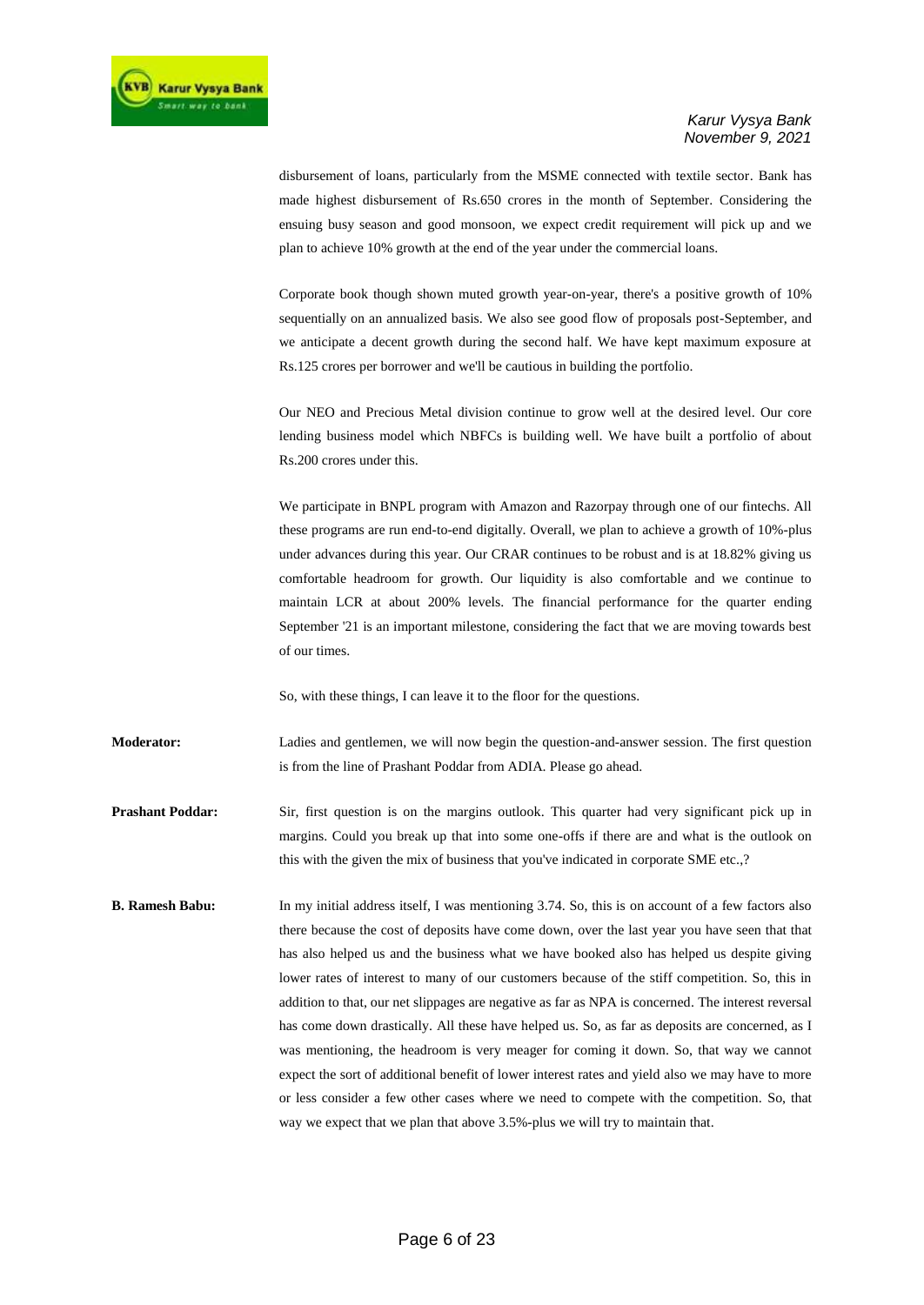

- **Prashant Poddar:** So, very quickly on the competition, if you can talk about in SME, we are hearing the business banking customers or SME commercial customers that you have, many large banks are taking interest in regional markets now, further, you are also planning to grow in corporate, so, if you can give us some idea about the competitive environment in that and incrementally, are you seeing pressure on spreads in these two businesses?
- **B. Ramesh Babu:** The competition is there, but the niche of KVB all of you know the "Customer Connect." So, this is the major strength of the bank is in the culture, culture of the organization is there. That is the reason if a customer wants to leave, he will think 10 times because whether he'll be getting the same level of response and comfort in the next bank. So, this is our major strength. That is the reason when we are able to grow Rs.650 crores disbursements when I made, despite all this competition and all we are able to do that. So, I agree a few banks may offer a lower rate of interest and all. So, to the extent wherever possible, we are also offering and wherever it is not possible or the accounts where we feel we are not comfortable with those sort of accounts and all, it is better they go. In the normal course, they may not be going. It's an occasion for us to allow them to go. So, that's why in those cases, we have allowed them to go. Otherwise competition is concerned, we are able to face it, not an issue. Particularly on the business banking and SME, a lot of traction, we are finding and so many proposals are coming. So, that way it is not a big issue actually. Our CFO also wants to add.
- **Ramesh Murthy:** Regarding competition, I just wish to add to what our M.D. said. We have also seen some of our customers leave for larger banks and come back, that has also taken place actually, and we witnessed that, within months they have come back. Talking about service standards and the culture so that way, we are fine.
- **Prashant Poddar:** Just one last question on the employees, it has come down from 7,746 to 7,478 in last six months. If you can help us understand the outlook on that as well as the mix of new hires that you are doing and the retirements that's happening?
- **J. Natarajan:** Prashant, I am Natarajan here. With regard to these employees, the substantial reduction is in the clerical level. We already indicated during the earlier quarters commentary; the bank is doing a lot of transformation with regard to these operations. So, we have created a central operation center, we have created a central expenditure management center. Like that, our focus will be in the branches more towards sales than on the back-office operations. To that extent, wherever our people are retiring, wherever people are resigning in the lower segment, so we are not going for fresh recruitment. But if you see the other side, for example, the officer and specialized cadre, we continue to recruit people based on need-based requirement. So, that is why the number looks to be fall, but at the senior level and at the sales level, we continue to add people. Only on the operation level where the need for people because of the centralization is low, so the number has come down.

**Moderator:** The next question is from the line of Renish Bhuva from ICICI Securities. Please go ahead.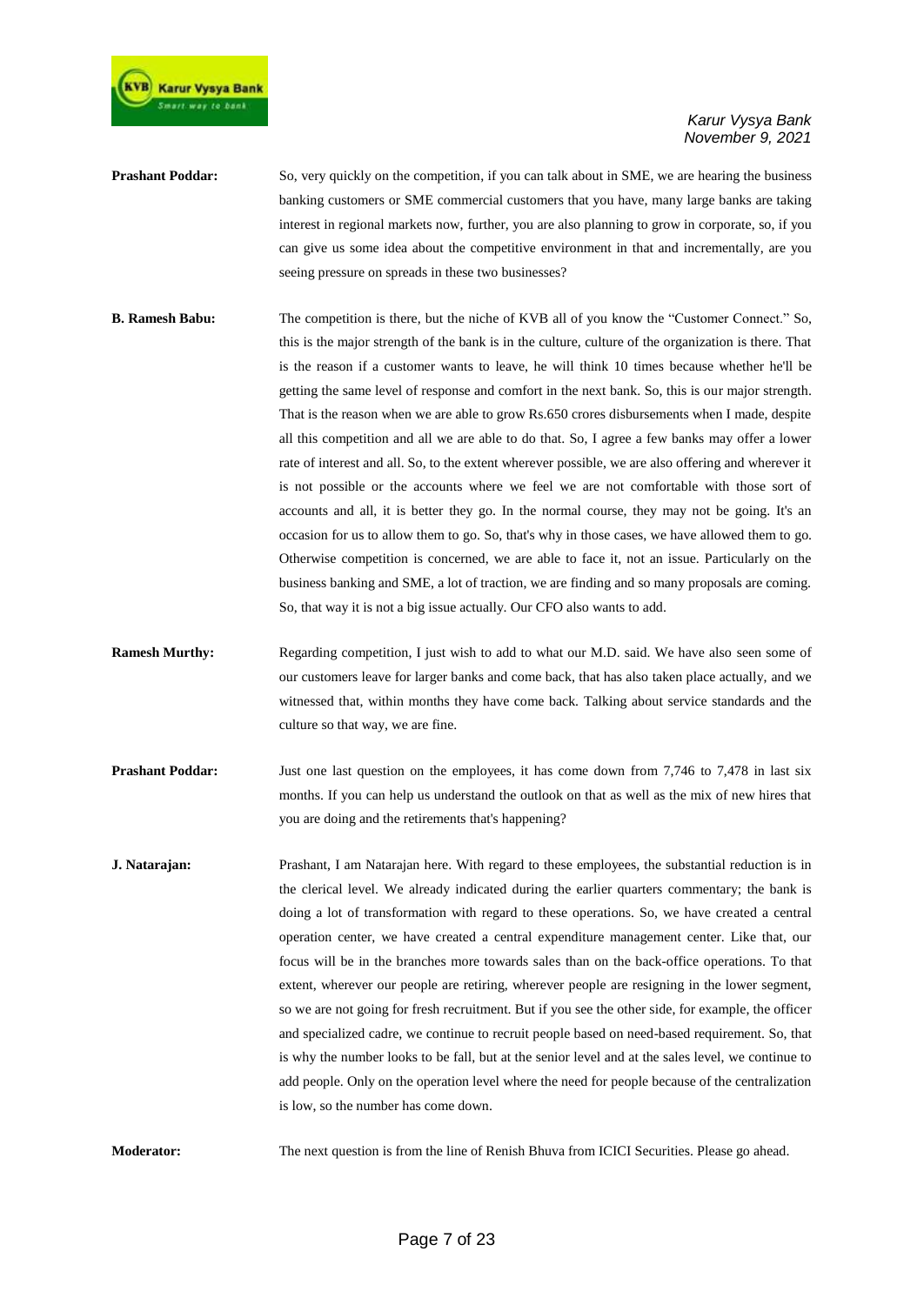

## **Renish Bhuva:** So, just one strategic question on the retail asset. I mean, if we look at the breakup which we give in the PPT, except the home loan, the rest of the retail asset product, be it Personal Loan, LAP or other products has been static at around same level what we used to have two, three years back. So, sir what is the strategy going forward to sort of scale up the retail asset book, of course, we hear you on your commercial and corporate strategy, but if you could throw some light on retail asset strategy would help us sir?

- **B. Ramesh Babu:** So, I'll give you product wise. One is if you to look at the personal loans, before pandemic, so we have created an artificial intelligence and data analytics wing and all. With that, we were taking out the data and all we were marketing the pre-approved personal loans. So, that was good. During pandemic we took a conscious call, because if at all something happens and the delinquency is there, the first level will be at that level. That's the reason we have totally tightened our norms and more or less it has come down drastically. So, our total portfolio also if you see earlier used to be Rs.500 crores, it has come down by another Rs.100 crores now. So, now that normalcy is restoring, so, we are planning and all to restart this personal loan portfolio so that we can go ahead this way. So, this is a conscious decision. Coming to the LAP also, it is unlike home loan, home loan is concerned you will look at the salaried person, the continuous income or rental all these things, whereas LAP is concerned you will see the cash flow of a business unit something like that. So, during the pandemic and all the business flows got affected, so, we started going slow when we found out some sort of a strain in the LAP portfolio. We thought that if we take further exposures under this segment, it may create a problem tomorrow. So, consciously we have reduced the LAP there. The same is the case now that the position is good, so we are going but if you look at our NEO portfolio, NEO is basically doing the LAP business and all, and there we are growing well. So, when we have got confidence there, under the normal retail segment the branch sourcing model also, we are relaxing our norms and all. These two products we are going to restart now, because we have got a clarity now.
- **Renish Bhuva:** Both these products, PL and LAP, the yields will be significantly higher than the blended yield what we have?
- **B. Ramesh Babu:** Absolutely, because personal loan is concerned, definitely unsecured, it is the highest we have and the next comes LAP.

**Renish Bhuva:** Anything on vehicle loan?

**B. Ramesh Babu:** Vehicle loans we are doing but in between as you must be knowing there was a shortage of supply and these sort of things and all. So, that is the reason. Otherwise, we are there in the market and all, still the focus is there, we will ramp up our vehicle loan portfolio, no issue at all.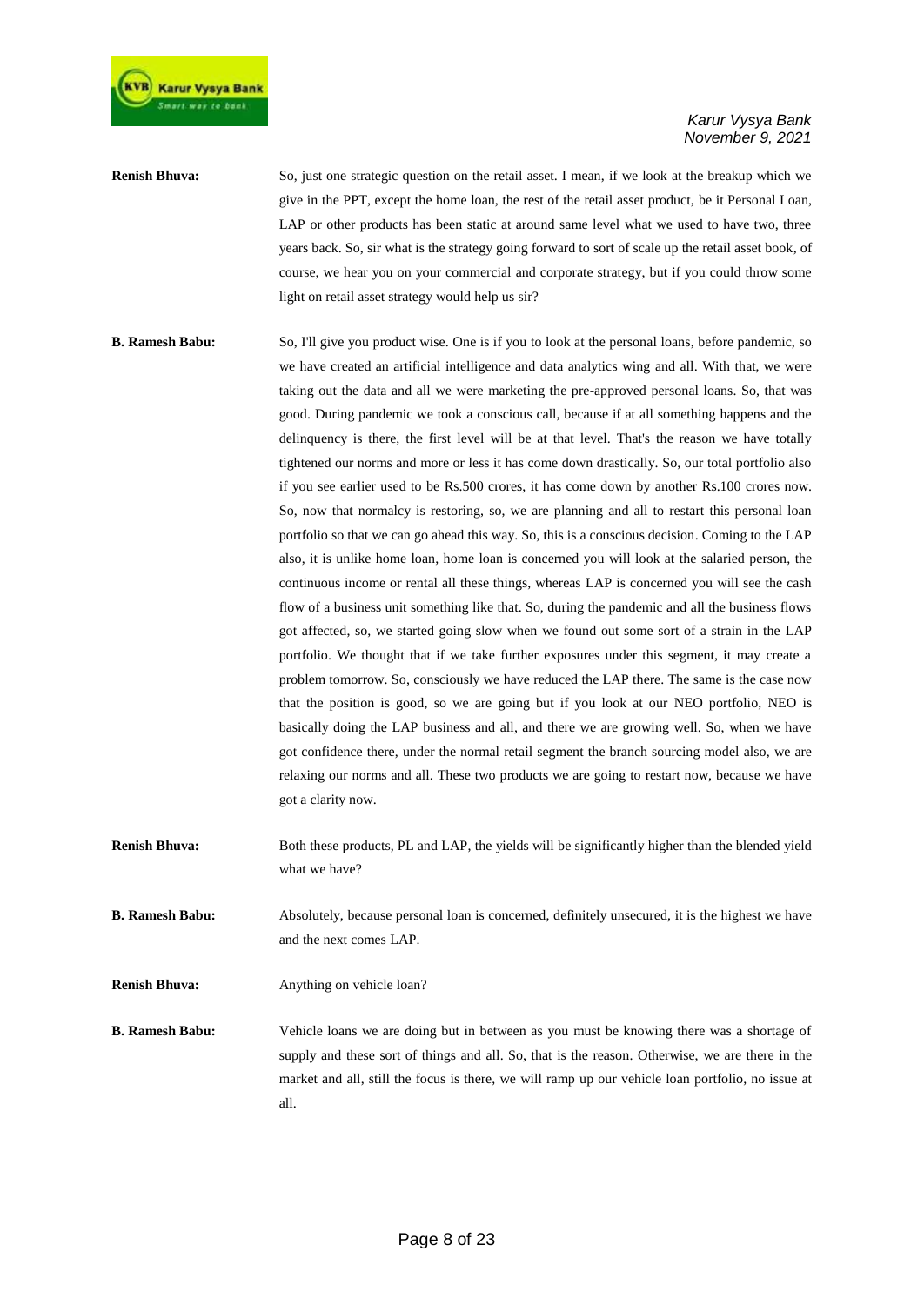

| <b>Renish Bhuva:</b>   | On the credit cost guidance, so I think in Q1 call you had highlighted it will remain at 2%.        |
|------------------------|-----------------------------------------------------------------------------------------------------|
|                        | Now since we are expecting net negative slippages in second half, does it also implies that the     |
|                        | credit cost could be lower than what we have envisaged earlier?                                     |
| <b>B. Ramesh Babu:</b> | Renish, I agree with you, but for the time being let us keep it 2% as it is. So, though our efforts |
|                        | will be always there to keep it at the rock bottom.                                                 |
| <b>Moderator:</b>      | The next question is from the line of Rakesh Kumar from Systematix. Please go ahead.                |
| <b>Rakesh Kumar:</b>   | I have two questions. Firstly, now, the gold loan book, agri and non-agri jewel loan is around      |
|                        | 25% of the book. So, going forward when the credit growth comes back to system, this number         |
|                        | would certainly come down as a competition. So, what the plan we have, how to manage or             |
|                        | how to maneuver the credit yield when this gold loan book composition is coming down?               |
| <b>B.</b> Ramesh Babu: | Rakesh, if you look at it, gold loan has two components; one is the agriculture component as        |
|                        | well as personal component; agriculture comes around 8.2, 8.3 something like that where you         |

well as personal component; agriculture comes around 8.2, 8.3 something like that where you will get the benefit of priority sector and whereas personal segment is concerned, retail, that is around 9.5. So, coming to 25% if we look at it, agri, once the loan book grows, this percentage may come down, but jewel loan portfolio also will grow up. So, that rate is 25% more or less, and initially also in one of the calls we have mentioned when one of the analysts asked what is the comfort level as a bank, at what level percentage bank wants to retain this percentage. So, we have integrated saying that it will be between 25% and 30% we can go ahead, and last year when we have gone for the gold loans it was a strategic decision, because it's totally a secured loan and all, total focus was there on that, because we reduced our focus on the LAP as well as PL. So, now that the focus is coming on other products, gold loan focus also will be there. Now, if we look at the products which we are going to focus, all of them the yields will be better than the gold loan. So, that way LAP portfolio as well as PL portfolio and commercial what we are going to focus now, all of them will be above this portfolio. So, that way there will not be any dilution in the margins as far as the gold loan component is not growing proportionately.

**Rakesh Kumar:** But sir, actually the capital consumption rate would go up if we go to some other segment, like as you mentioned, capital consumption rate wouldn't be the same what is right now in case of the gold loan?

**B. Ramesh Babu:** Suppose, jewel loan may be having 0%, but that doesn't mean that the entire business has to be jewel loan. If you look at our CRAR also, it is more or less 19%. With this much of capital what all is there, we need to take the risk. If you look at the risk weighted assets, also, the risk weighted assets to total assets, the weightage has come down to 53% over a period of time on account of the gold loans. So, we can increase that risk and all so that the yields also will go up. So, we have enough headroom as far as the capital is concerned. So, we need not worry about growth in retail as well as the commercial for the time-being for next two to three years.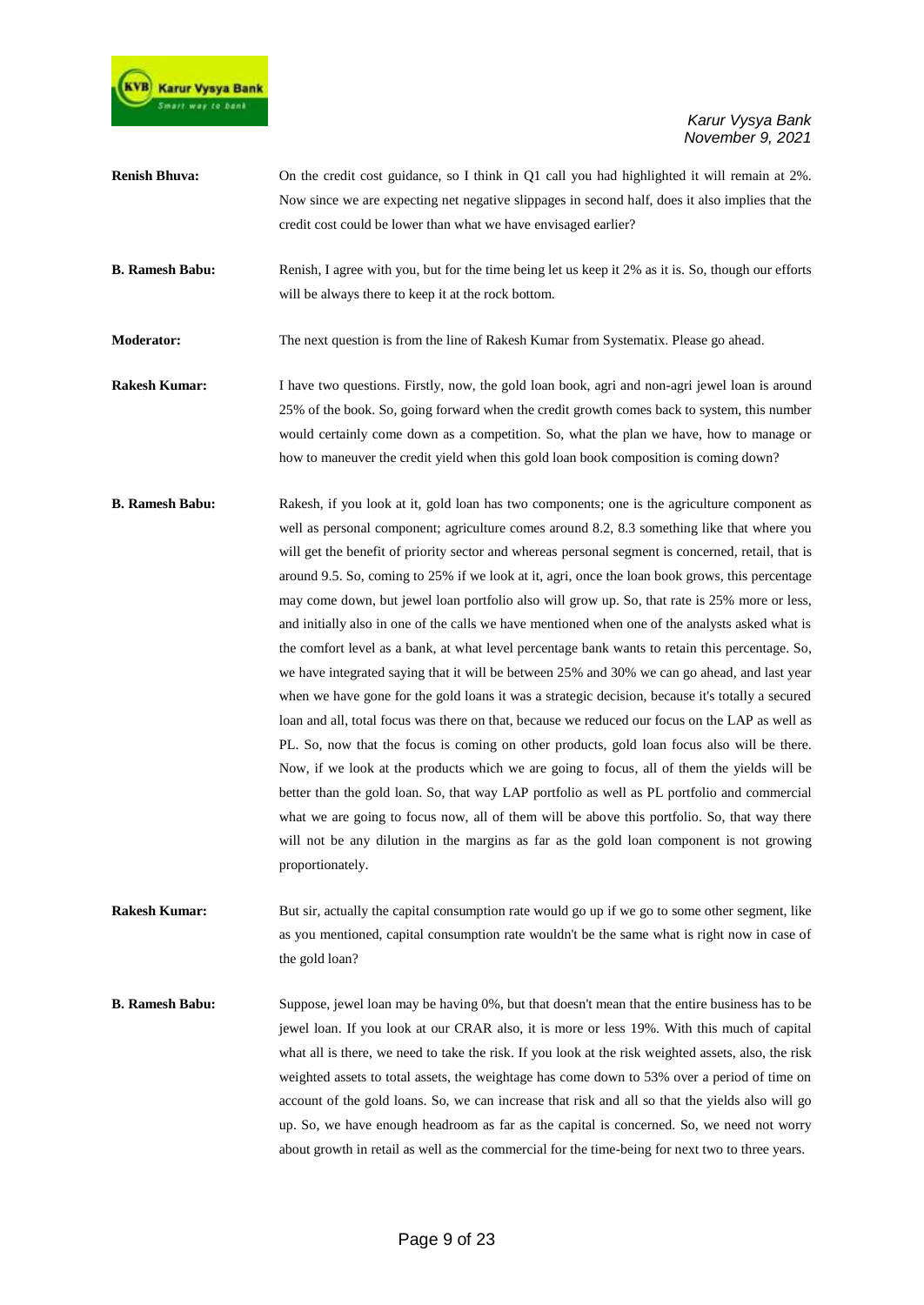

- **Rakesh Kumar:** Sir, apart from the provision that we have for gross NPA, what are the other provisions outstanding is there in the book for restructured loan or maybe for the standard advances, so, put together what is the provision not utilized for PCR?
- **J Natarajan:** Rakesh, if you see the Slide #8 of our presentation, in the provisions, we have very clearly mentioned credit related that is 169. It consists of our regular IRAC plus our restructuring provisions.
- **B. Ramesh Babu:** In page 29 also, Rakesh, if you can look at it, we have given the breakup; NPA 113 which includes the migration provision there and standard assets Rs.8 crores and restructured is Rs.56 crores.
- **J Natarajan:** For our PCR purpose, we take only the provisions for NPAs, IRAC norms, but the standard assets and restructuring, we don't account for our PCR.
- **Rakesh Kumar:** Actually, sir, I was asking outstanding provision. So, standard asset total provision for the restructured book and if any ad hoc provision, contingent provision we have, so this is a floor number, I was asking for outstanding number sir?
- **B. Ramesh Babu:** Rakesh, let me repeat. So, you were asking about which are the provisions which will be reckoned for the purpose of PCR. So, what we were responding was NPA provisions what we have made that only will be reckoned the standard assets as well as the restructured what we have mentioned in page 29, they will not be reckoned for the purpose of PCR. That NPA provision what we have made that includes the migration provision also for the earlier NPAs.
- **Moderator:** The next question is from the line of Jay Mundra from B&K Securities. Please go ahead.
- **Jay Mundra:** Sir, first if you can highlight what is the gross slippages for this quarter, if we have done interquarter net off?
- **J Natarajan:** In the Slide #26, we have indicated these numbers. So, accordingly, the opening balance 4,167 crores and additional whatever we have mentioned Rs.164 is the gross slippages during that particular quarter. So, whatever recovery is happening, we put it separately, for example, if any account slipped during that particular quarter and then recovered within the quarter ,we don't count. So, at the end of the quarter, whatever slippages are there during the quarter which is not recovered, we take it as an addition. And whatever the recoveries from the NPA book that means from Rs.4,167 crores, Rs.360 crores we have mentioned that is the recoveries we made, that is what we mentioned as a reduction.
- **Jay Mundra:** So, if I were to use only the all slippages, I mean, even if it has slipped and then recovered, what would be that gross number because most other banks would be counting that number in slippages as well as recovery, so just a like-to-like number?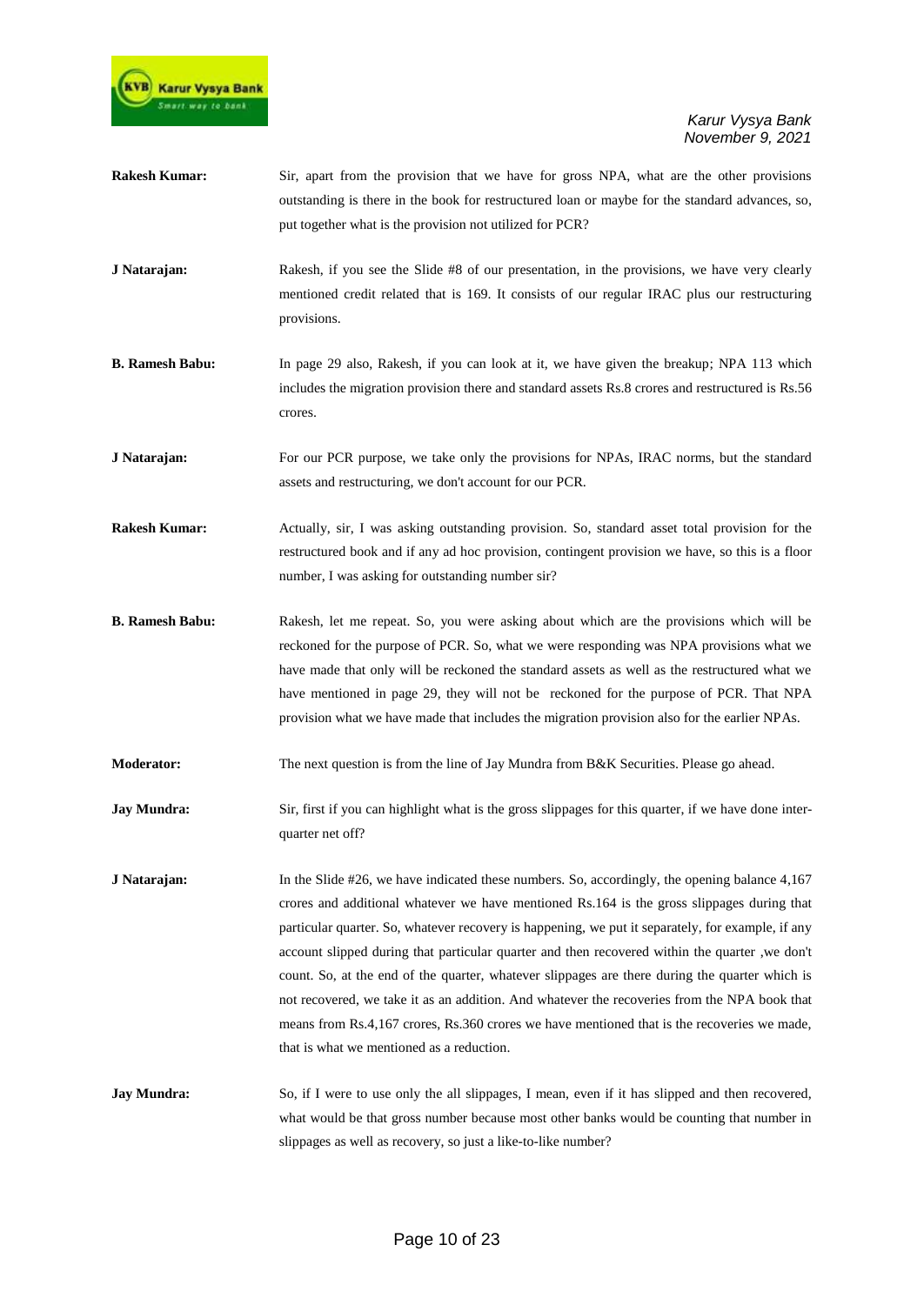

- **J Natarajan:** This NPA automation, we have done a 10-years back, a daily basis it moves. So, it's very difficult to move every day how much is slipped to NPA and again to reverse. So, it's very difficult to track. So, that at the end of the month or at the end of the quarter we used to track.
- **B. Ramesh Babu:** One more point also just see, suppose, if we have slipped today and tomorrow or day after tomorrow we upgrade and all, so you cannot literally brand it as an NPA. So, within the quarter suppose there is a movement here and there happens and all, that sort of small leeway we may have to give it. It is not a chronic case. So, that way it is an accepted practice which has been going on. So, to net it these things and all, during the quarter what all is there to show it.
- **Jay Mundra:** Second thing is if you can bifurcate the reduction into recovery upgrade and write off separately?
- **B. Ramesh Babu:** There is no write-off during the quarter.
- **Jay Mundra:** Now, if you have this data handy or otherwise we can have it offline this, so, we have given segmental gross NPA so, let's say the outstanding agri is to 60, retail, commercial and corporate it looks like around 50% of the GNPA in corporate book, right, but what would be the corresponding provisions if you have on corporate and commercial because agri, retail looks anyway very miniscule, just to understand this slightly better?
- **B. Ramesh Babu:** Earlier, we did a back-of-the-envelope working on this. As far as corporate is concerned, it is coming to between 75% and 80% of the amount as a PCR.
- **Jay Mundra:** And now sir, in your opening remarks, you mentioned about that you are participating in BNPL loan via Amazon and Razorpay. If you can throw some more lights as to what are the checks and balance do you have in originating those loans or in sanctioning those loans or is there any loss sharing between the originator and you and what kind of credit decisions are being taken by bank and the originator, I mean, how much control do you have and what is the sort of set up?
- **J Natarajan:** So, as far as the BNPL is concerned, with Amazon, we have been doing for more than a year. It is done through a fintech NBFC See, the Amazon model is by themselves they have some sort of underwriting in their system, for example, bureau pulling and all these things they check and then they will pass it on to the NBFC and also we have internally we have certain general underwriting metrics. Everything is completely digital and there is no manual intervention at all. And once first the data comes, the customer ID is created, and all due diligence, everything is completed. But as and when any buyer of Amazon goes to the site and at the time of checkout, he can opt for this facility. Based on the approved process, the loans gets disbursed. So, everything goes seamlessly without any manual intervention. Second question is about these delinquency and all, a very, very negligible number. And in fact, we have certain FLDG arrangements with this NBFC as well as Amazon. For example, we are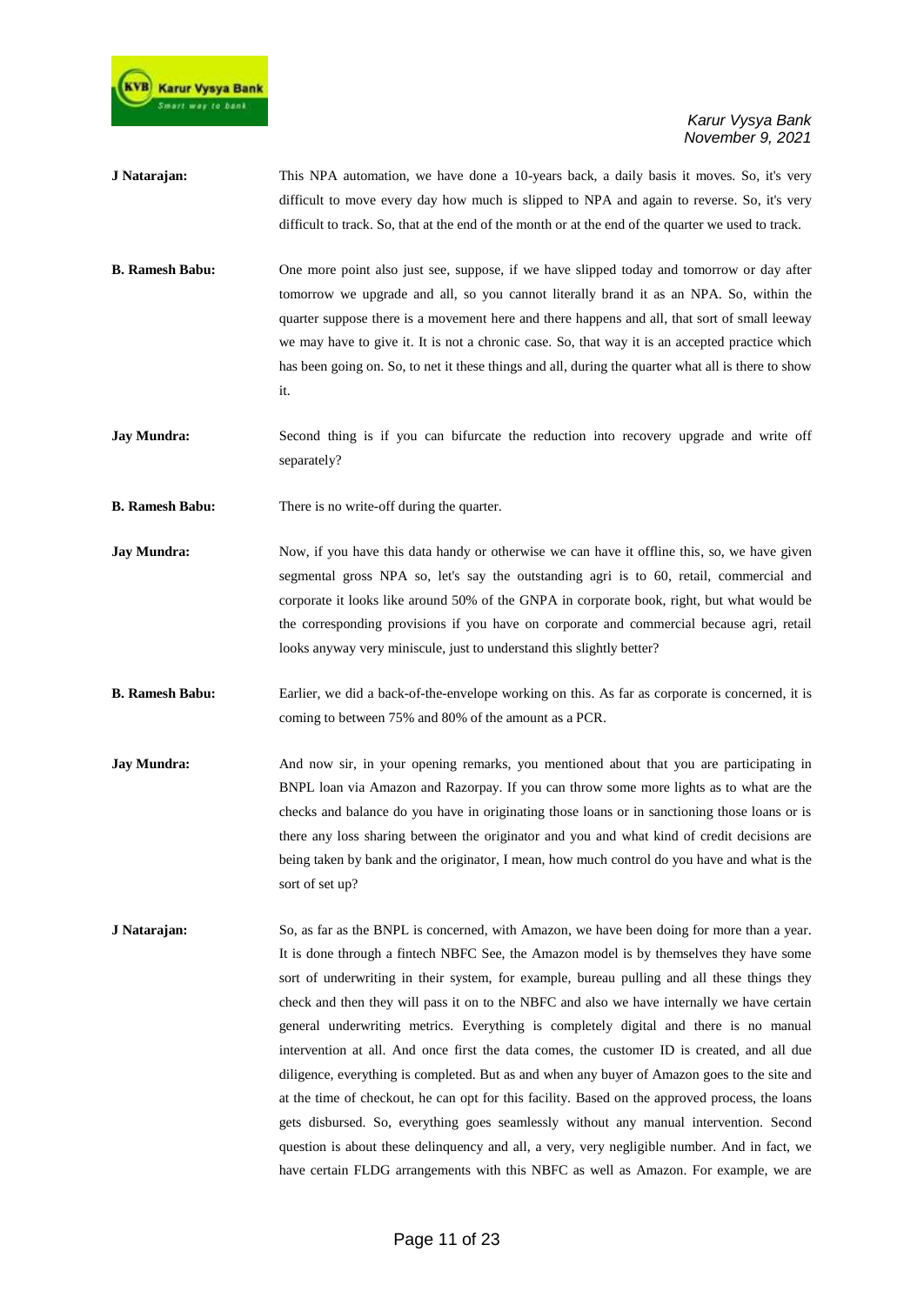doing almost for more than only year. The NPA and all these things is nothing, very-very negligible small numbers are there. That is with regard to Amazon. The Razorpay, only just three months back we have started with the same fintech and NBFC, not much loans are disbursed, we are still in the initial phases.

**Jay Mundra:** This NBFC that you mentioned is a third-party, NBFC, right, it is not Amazon-backed NBFC or Razorpay-backed NBFC?

**J Natarajan:** It's a third-party and they have the agreement with Amazon.

**Jay Mundra:** In this thing, again on digital, so, you mentioned a slide on digital where you have said that number of registered users of "DLite" are around 16 lakhs. But that number looks very small if you compare your overall account holders. What is your total number of accounts and why this number looks low?

**B. Ramesh Babu:** On an average the active number of customers currently are around 45 lakhs. But instead of looking at this 59 lakhs the pace with which the registrations are going on, that needs to be seen, because the profile of the customers also need to be seen. So, we are actively promoting this and so many features when we have brought this we are advocating saying that it's a substitute for the branch. Fresh accounts, what all we are opening, majority we are doing through this "DLite" only. And existing what all is there this really we are migrating. Our focus is to migrate the customers to this so that it is convenient for them, and for us also the majority of the load will go into the system

**J Natarajan:** We have added a lot of features. Kindly download and see.

**B. Ramesh Babu:** The next time you have to give us feedback also, "How is our DLite? Are you really delighted or not?"

**Jay Mundra:** Non-account user cannot use this app. So, how would it help? I am saying as of now one point on the user…

**J Natarajan:** You are right,considering the universe, as mentioned by our M.D. the numbers are every month continuously increasing and every day the accounts are getting opened without any manual intervention. And today, the customer using the DLite App, not only opening up account, he can do any type of transaction as far as retail transactions are confirmed. So, very shortly, we are going to implement a complete wealth management package, not the real sense, but for example, they can invest in the mutual fund, they can book the insurance policies, they can buy a gold, and whatever it is required. So, today, there is a lot of fintech companies, we are all continuously discussing it. So, every month we are continuously adding the features. It's very interesting application which is you can see it's almost similar to SBI or Kotak 811 models.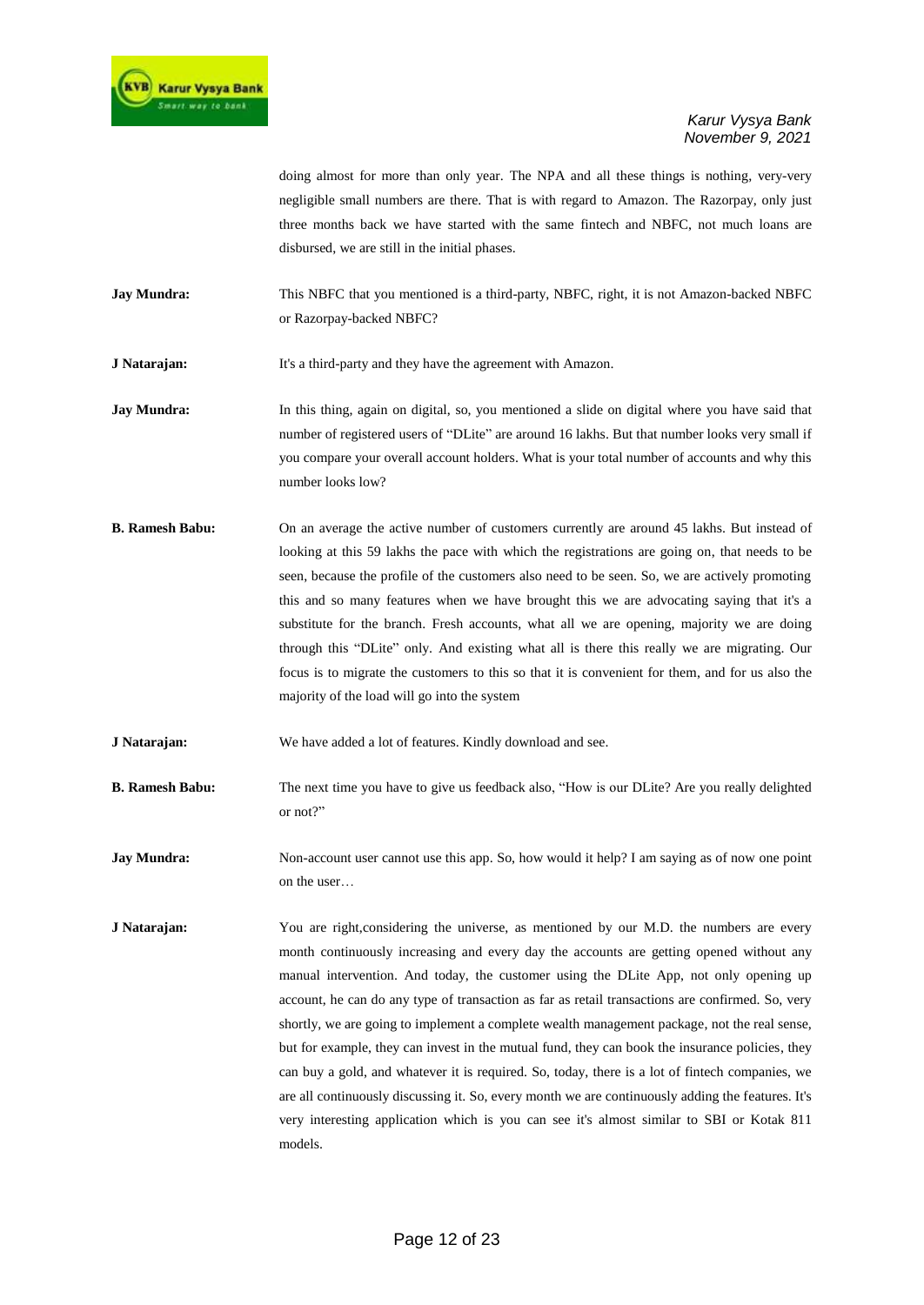

**B. Ramesh Babu:** Jai, that way we can say that the features are there, it is comparable to many of the best mobile banking apps we have in the market.

**Jay Mundra:** Just to summarize this the pace is strong, but as of now, let's say 1/3 of the customers have been migrated to digital and hence in 6, 12 months, this number could be very high number?

**B. Ramesh Babu:** Not only that, if we talk about digital, you need to look out the internet banking users also. So, few of them they are comfortable in internet banking, they are using, that number also needs to be added. So, there maybe be a few people those who are concurrently using both, but we had to look at the internet banking also. That is the reason 88% of our non-branch transactions have come to 92% now.

**Jay Mundra:** That is clearly there. The last question sir is I think someone had already asked on this competition, especially in commercial segment, so, I see majority of our commercial book is below Rs.5 crores level and so far large private banks were not very active in this business banking space, but in the last one, two years, they have become very aggressive. Are you are you also feeling that the competition from large private banks have increased? I think you have given 10% YoY guidance here. But just wanted to get your view on the competition, and at the same time, I think CFO also mentioned that a lot of customers, we are seeing reverse migration. If you can also highlight what did you observe as to when would they come back, is it only due to yield, service or something else, but first your view in the last 12 months, if you've seen any heightened rise in the competition from large private banks?

**J Natarajan:** Before our M.D. says, but I would like to add here, see, the word competition, which we have mentioned, when we talk about the NIM, when we talk about the yield on advances, we expect that because of the competition, there may be fall in interest rate, but as far as the account sourcing and retaining the customers are concerned, we have not lost any customer at least during the last quarter I can very clearly say that unless otherwise any specifically exit account and all these things. That's number one. And number two, yes, competition is there, particularly in some of the new gen banks, as well as some of the public sector banks, but the issue is the customer will come back to us. "No, no, I'm getting this much of rate. You please reduce this rate." We will also work out and based on the credit risk and all.we are considering it. In that way only the competition is affecting because today we have alerted all our business group, all our operations team, we are continuously in touch with the customers and we are also using the systems, we track which customer is making any… something like that we have created the system. So, in that way, we have complete control on the accounts, but the competition definitely it will pull down the yield. So, that is what we have mentioned when he talked about NIM.

**B. Ramesh Babu:** In a broader sense, if you look at it, I feel that competition is a must for every organization. Then only organization will be agile and active. So, the core strength as I said earlier, the culture is nimble footedness for the organization. So, this one, someone can buy an AC or a computer, but the culture is very difficult for any bank to buy. So, the customer connectand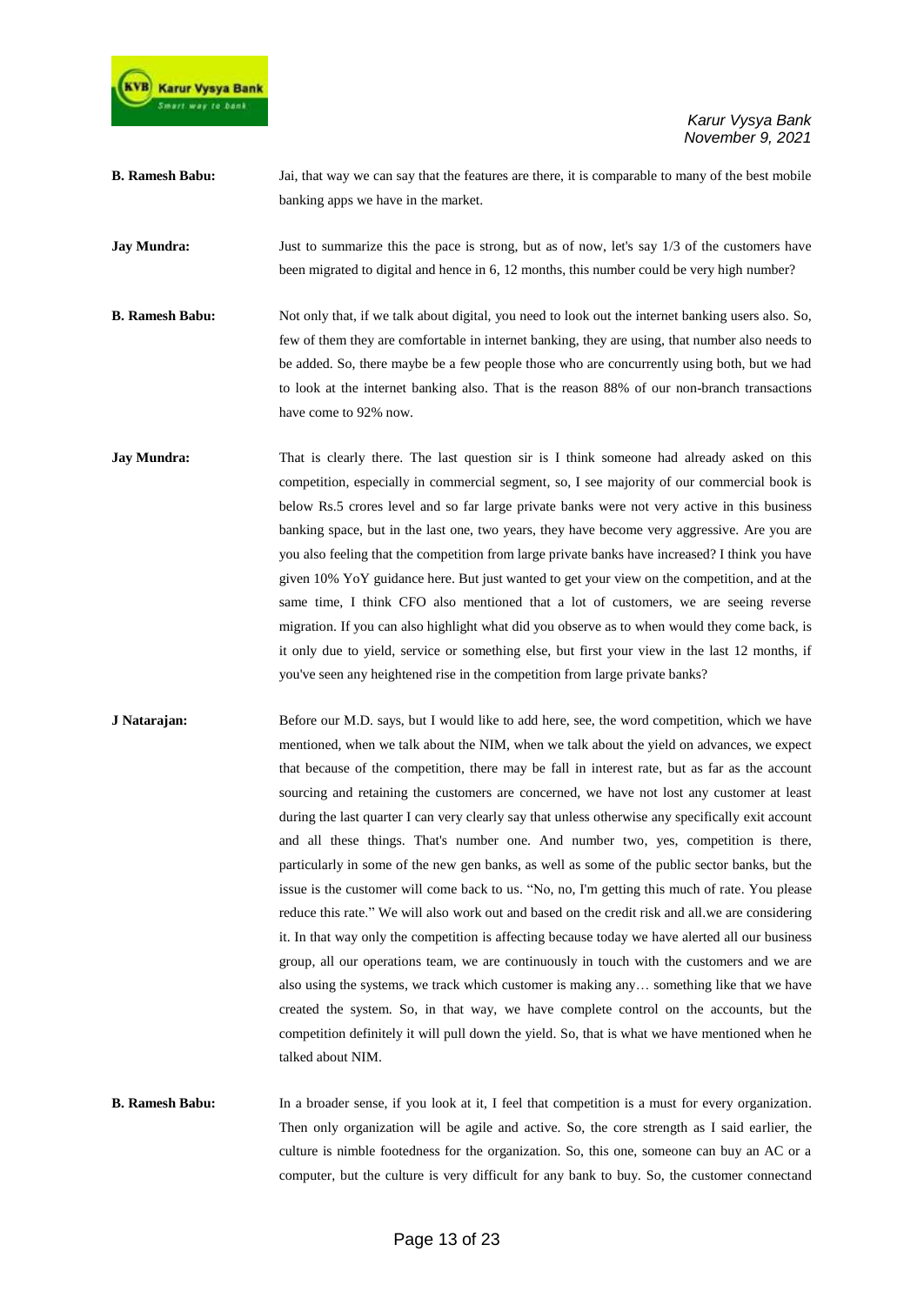

nimble footedness, these things are there, so, we will be able to compete and absolute because someone is a competitor to us and we are a competitor, someone perceives we as a competitor. So, this is a part and parcel of the market. So, we need not worry about that. We need to focus on our business growth strategy, how we are moving forward and if some competitor is there, we must feel happy saying that so we are doing well that's why someone is wishing to compete with us.

**Moderator:** The next question is from the line of (Sumant Malodia) from MKVentures. Please go ahead.

**Madhu Kela:** This is Madhu Kela here. Between 2008 and 2016, we had an absolute golden era for the bank wherein our gross NPA was significantly below 2% on an average and net NPA was 0.5%, and we had an ROE of around 20% in that period. What is your judgment, when do we return back to that golden era, how many years will it take for us to reach there?

**B. Ramesh Babu:** Just let me tell you, that every journey has to begin. So, you have seen that the baby steps what we have taken during the last one year, they started yielding some sort of results and all we started getting confidence of that. The fact that in a quarter net slippages are there, but if we look at the earlier era, what you have mentioned 2008 to '16, that was relatively a different era, because everyone were mentioning at the time, so, India is growing, infrastructure is the key and all without that, how we can go. So, that's why everyone moved into that one. KVB also moved into that particular portfolio. So, that infrastructure what all high value were there and all, low value the focus was low, that is the reason NPAs were not there. When actually the problem has come up and all, many of the big corporate accounts we had a problem. So, now, we have put in so many checks and balances that earlier situation may not come up, that is for the first point. Second point is now that we are granular and activated, all these outlets and above all we have restructured also. Earlier, the focus was only branches for doing all these things. Now, we realize that the focus is something different. So, for the corporate we have created a separate structure and the business banking we have created a structure. So, likewise, different verticals are created, each vertical is focusing on the potential available in their area. And in addition to that, we are not losing focus on recovering the past NPAs. Someone has asked in that what is your NPA in Rs.1,900 crores out of the Rs.3,900 crores. In fact, that I can say, it is one of the reserve for the bank. Because many of the cases are with NCLT and different stages are there, consortium and all. Once we start getting money back from those accounts, where more or less 75% to 80% has already been provided, they will all be adding back to our profit in addition to the normal operations what we do. So, in the process, the gross NPA percentage will automatically come down. And second thing is these sort of one-time getting the benefit of these things will be coming up. So, that way what we feel, sir, maybe next three, four years, we can think saying that so the best of our times, we will be able to move forward. And that's why when some six, eight months back when the things were actually gloomy, when all analysts were asking, what is your view about ROA of 1%. That was more or less a utopia one year back when actually we were looking at it, whether we can do that or not, because we were mind with many of the issues; business was not growing, NPA and many things were not happening. So, with the initiatives what we have taken, now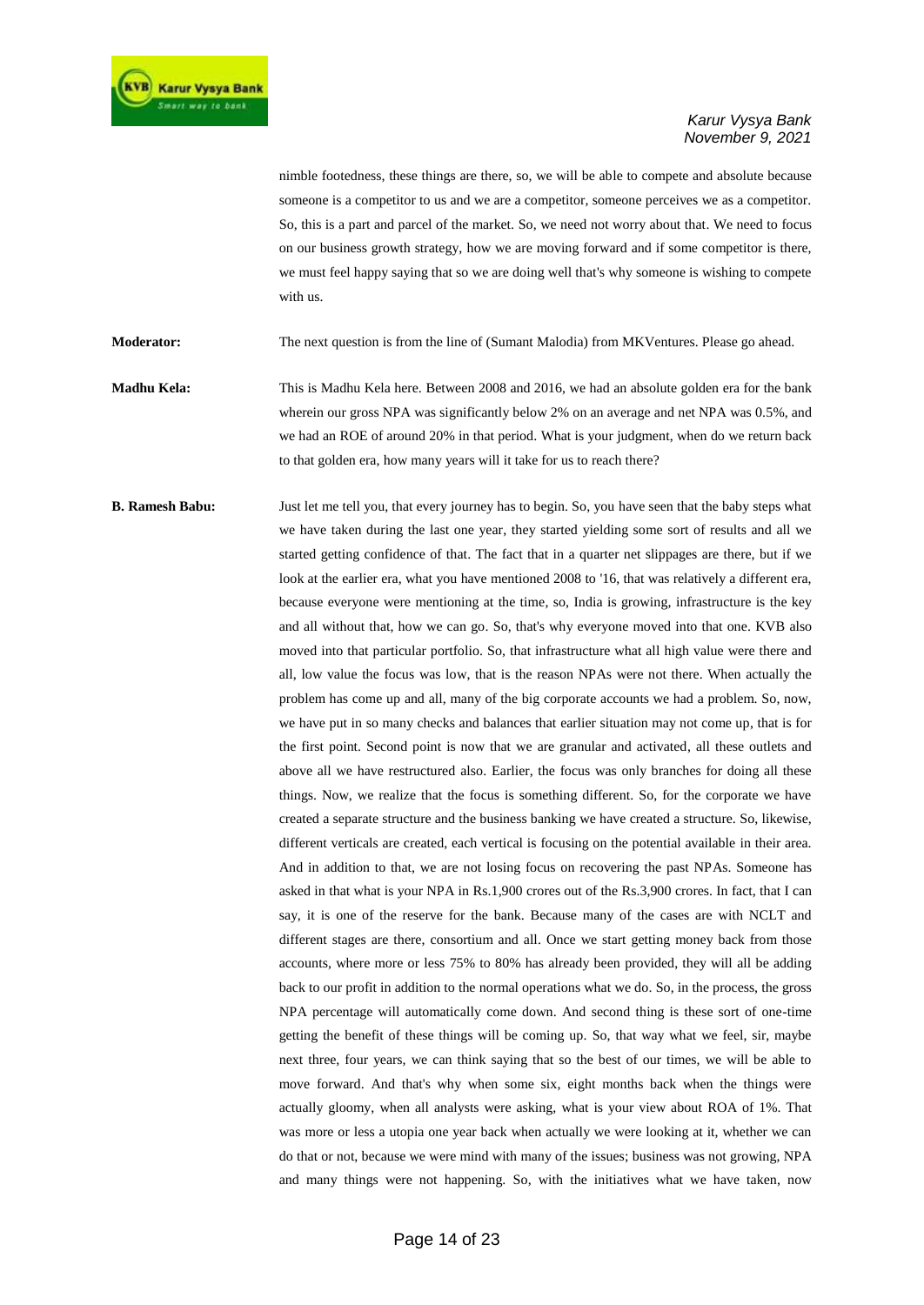confidently, we can say so, this year, though we will try because you have seen the movement of ROA also. For 2023 we have indicated and given a guidance to the market that 1% we will be able to achieve. So, absolutely we are on the track keeping a full focus, absolutely FULL is in the capital letter on the slippages, NPAs recovery is a major focus on that, because on one side we grow and second side NPAs are getting generated, the purpose of growth is defeated. So, it is a two-pronged strategy we are working and that's why as I said finally In my inaugural address that we are moving towards our best of our times. So, we need the good wishes of all of you. And we will definitely work towards what we have planned and what is expected by all of you.

- **Madhu Kela:** Mr. Babu, I have known you and you are a man who bats from the front foot and very, very impressive leader. So, what I am asking is, is it in the realm of possibility that by 2025 in three more years, will we see the gross slippage go below 2% and net NPL below 5%?
- **B. Ramesh Babu:** Until and unless we have a goal post, we will not plan for that. It is a good thought you have injected and we will sit with our team and all how we can plan towards this, we will see that, sir.
- **Madhu Kela:** It is possible again 20% plus ROE will come in this timeframe? We had only asking for aspiration sir. There is no guidance anyone has to give.
- **B. Ramesh Babu:** 20% is our aspiration also sir, because if you look at the current quarter more or less it has come to nine, so average it has come to six. So, that way compared to earlier, if you look at it, the ROE of the last four years, never it has crossed 5.5. So, first time the momentum has come and moving forward if you look at the profit per employee, business per employee, all the parameters are moving in a direction. So, the question is we need to accelerate the pace from here, which we are doing and we'll aim for the 20% ROEwhat you have mentioned also, sir, .
- **Madhu Kela:** On the technology side if you can just do a little bit of light how much expenditure we did in the last three, four years, what is the plan over the next three, four years because technology will play a very crucial role in terms of the bank getting integrated with the new digital economy, and what kind of transactions will be digital transactions with the lending, collection, deposits over the next three, four years?
- **Management:** Many things we have done in the technology. Our president will just explain.

**J Natarajan:** Thank you, sir. It's a very interesting question. As far as the technology is concerned, probably you've noticed for the past 15-years, we are always in all the areas we are the forerunners, whether it is ATM, whether it is core banking, all these things. So, in continuous to that, five years back itself, bank thought of it and then today, we completed all our loans, everything is in the digital mode. What I'm trying to say is the digital mode is retail loans, there is no physical paper we take from the customer. Today, India is data rich, information rich, all the validations, for example, home loan, there is a mortgage loan, we connect with 10 fintech,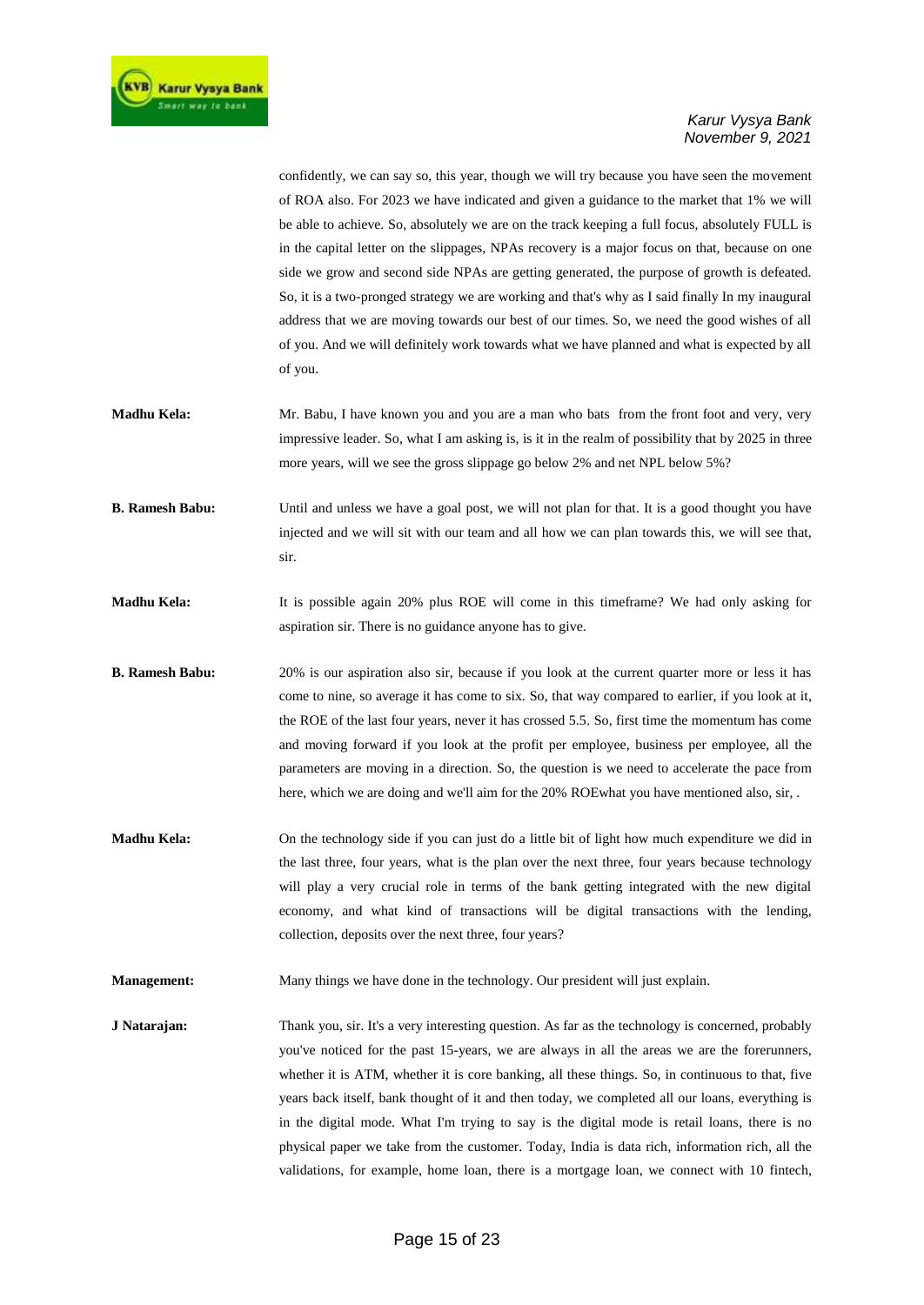online within 10 minutes, we are in a position to give our in-principle sanction subject to the valuation report and the legal opinion of the property. This is with regard to retail loan. Similarly, for a commercial loan, four years back it was completely judgmental at the branches. Today, we put a proper loan origination system and proper business rule engine and most of the validations- system-based valuations are done through our fintech. So, ultimately, the branch manager has to do some interview and then he has to use the personal intelligence for the sanctioning of the loan. In that way on the lending side, both retail as well as commercial, the systems can be scaled up to at least five times of our existing portfolio, in that way it is built. We have created a Center of Excellence in Chennai. All our digital transformation initiatives, we have created a separate team and our team has been continuously working towards improvements in our strong domain, particularly on the commercial loan sector. Recently, we have added all our corporate accounts also…of course, it is a semi-digital you cannot put 100% digital there. All the validations, everything done through digital, and finally, the underwriters do some manual check and then put up the proposal. In that way, we have reduced a lot of the manual work and put everything into the system with regard to the loan size. Next week, we are launching our retail credit card. Again, it's a completely end-toend digital model without any physical paper. So, we ensure that in maximum five to seven days the credit card reaches the ultimate customer. So, the underwriting also we put a best-ofthe-class standards and we know the ultimate risk in building this portfolio and we have strictly created the underwriting rules. So, in that way, on the advances side, we are 100% using the digital, and the days to come, we will be in a position to scale up further. So, in this process, bank has reduced substantial manpower. Earlier, the bank was having 17 credit loan processing centers in different locations. Today, we shut down everything, there is no credit loan operation center in different places. So, everything is a centralized system because of the digital. On the liability side, we already mentioned our DLite App is going to be the face for the bank as far as the retail liabilities are concerned. Today, whatever account onboarding, account operations, everything can be done through our DLite App. In addition to that, we are continuously adding various features which are helpful for our normal savings account holder. So, in that way, we have built a very robust system. Again, it's a very highly scalable using the latest technology model for the retail customers. Now, our focus on the FOREX business and corporate customers, how to imbibe the latest digital technology. So, overall sir, we rely more on the technology and as already our M.D. has mentioned, 94% of our total transactions are happening through the non-branch channel, which is more predominantly on the digital side. So, there is a very clear roadmap bank has drawn and what should be our position in 2023, '24, '25 and with that roadmap we are going ahead, sir.

**B. Ramesh Babu:** In a nutshell, what I can say, see, we are abreast of developments what all is happening and we don't compromise on upgrading ourselves as far as digital is concerned, because we know very well, actually digital only can handle the load. Just for one example, I will tell you, when we were working with this Amazon platform during the festival period and all, they were expecting around 99% uptime and all. We maintained an uptime of 99.99. So, the lakhs of customers have been booked through this route and they were fascinated with the work our digital team have done and all, the agility with which they have done. So, we'll continue our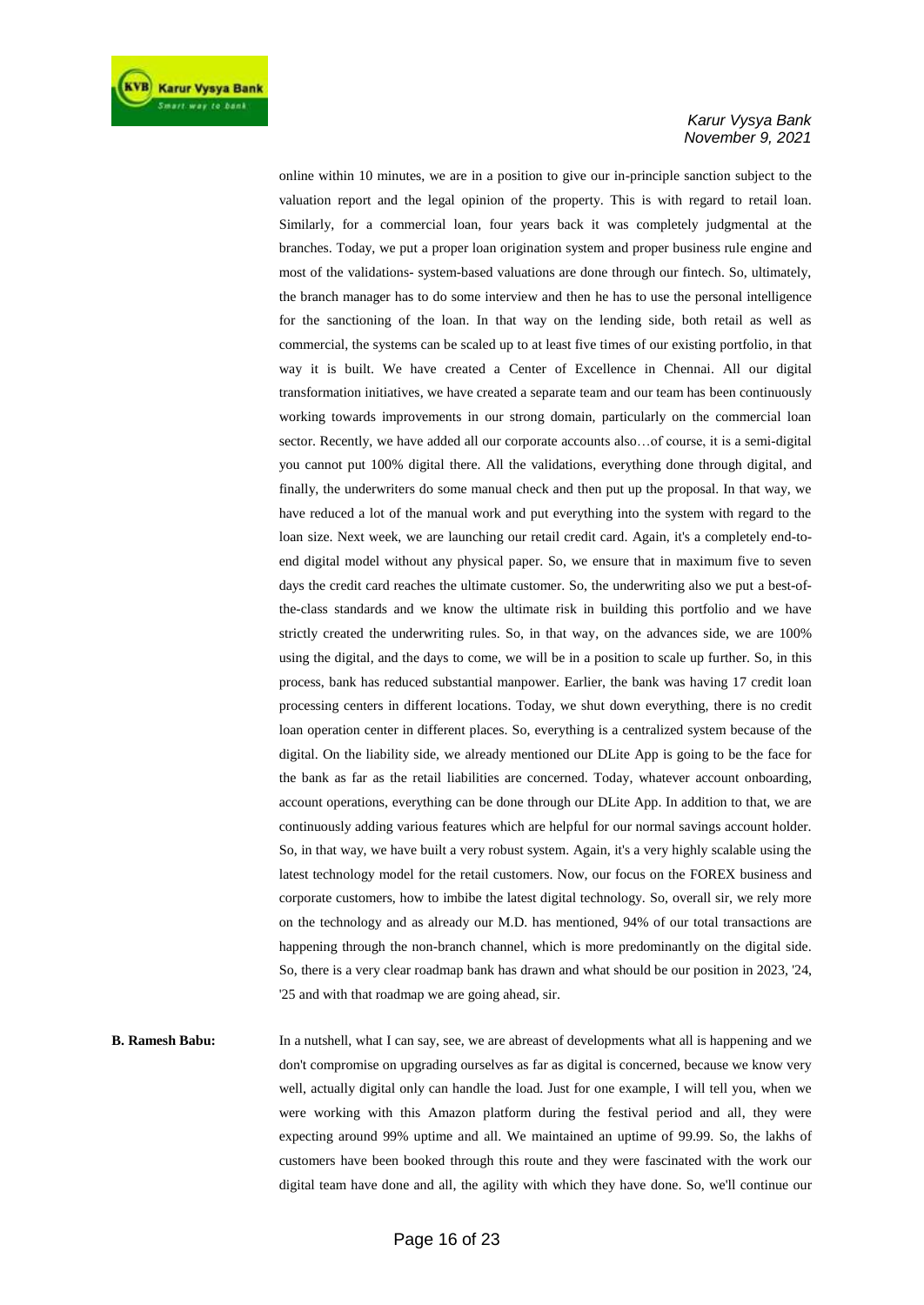

strength and all, because we know very well that we need to be in this space to be in the front runner.

**Madhu Kela:** Mr. Babu, when I look at your cost-to-income ratio is still around 53%, 55% even if I exclude one-off, while my friends at public sector banks also are talking about 40% cost-to-income ratio aspirationally over the next two, three years. What is your plan and where will this number be for us over the next two, three years?

**B. Ramesh Babu:** So, there are two components here. Cost and income if you look at it, though we focus on the cost and reduction, the major cost suppose if it comes to employee cost, very little you can do, because last three, four years, we started moving towards the CTC and the IBA structure we have come up. So, it takes some time, it's not next two to three years I cannot reduce the employee cost. So, coming to other costs, we are trying to have a control. But rather than on the cost portion, we want to focus more on the income portion. So, that way at least we want to reduce the cost-to-income ratio as the initiatives what we have mentioned the business development other income with these things, we would like to bring it down initially to 50% and all, but initially we were thinking aspirationally around 45% over a period of time to bring it, we will work on that particular number, sir.

**Madhu Kela:** How many people are retiring from the bank here and how many are you adding?

**B. Ramesh Babu:** Adding, I think very few because wherever necessity is there, we are going to the campus and taking and all, there is no mass recruitment is there, that too suppose wherever some sort of specialized positions are required, those we are taking and not in lots, whereas retirements are concerned, it comes to around 50 to 60 people will be retired every year.

**Moderator:** The next question is from the line of Mahesh MB from Kotak Securities. Please go ahead.

- **Mahesh M B:** When we look at the outstanding pool of NPLs today of Rs.2,000 crores for corporate and Rs.1,500 crores for commercial, you had alluded to the fact that the provisions are reasonably high and these cases are in the NCLT at various stages. Any broad idea as to what are the timelines that we're looking at and what will be the quantum that we'll look at in terms of reductions of this book over the next two quarters and into FY'23 as well?
- **B. Ramesh Babu:** Mahesh, in fact, on a lighter side, if I have that information, I'll be the happiest person in the world, because the cases are at different stages, sometimes it is taking six months, nine months, one year so that way when things are with NCLT, so that too few of the cases which are there with the consortium, other banks are also equally trying, but only a ray of hope is now that NCLT started functioning full-fledged way and physically also they started functioning, we expect some sort of a momentum in respect of a few cases we started getting orders also. So, that way case wise timeline and all it will be very difficult because it is not in our hands. But whatever it is, we are not only trying these NCLT route, out of the court settlements also wherever possible we are trying and so we are focusing on the smaller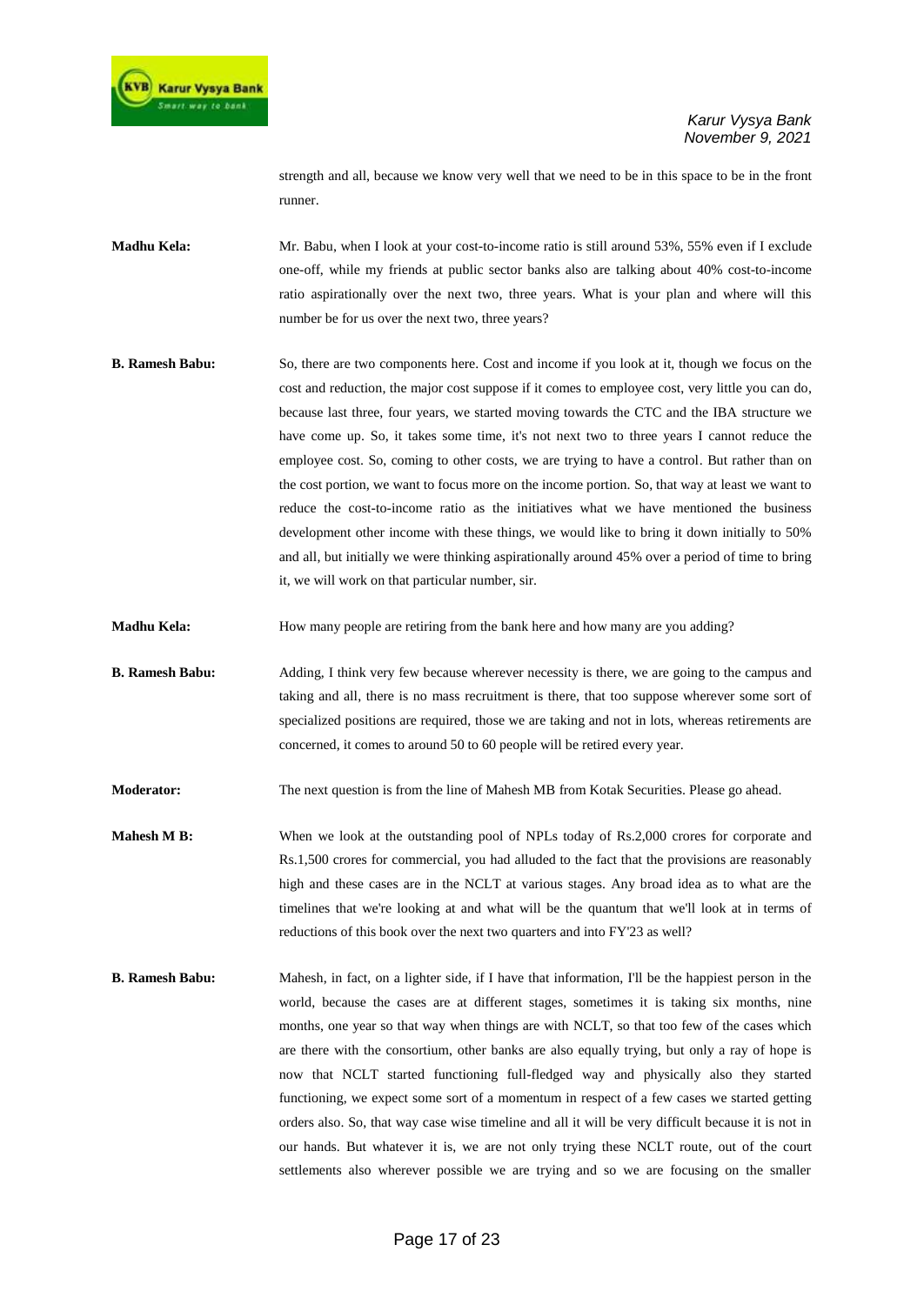accounts also what we need to do. So, that way, where the possibility for recovery is more, we are focusing. Wherever the assets are higher than the loan amount, naturally, the borrower will have more interest. So, that too when NCLT is going to give an order within one week or 10 days, we are observing saying that people are coming forward for the discussions. So, that also because they know it once the order comes and all, the liquidation these things will come up and all, so it's really dependent on how the cases move.

- **Mahesh M B:** But just clarifying this, would you at least some sense of where the new borrower has been identified and the case has been given to the NCLT for approval, what is the likelihood of that quantum to come in in the bank for this financial year at least or even that is difficult to say?
- **J Natarajan:** Mahesh, this Rs.1,900 crores is the corporate portfolio as of date. So, what we are internally focusing… of course, it's not a guidance, what we're internally focusing is at least 25% to 30%, which is in a very, very final stage. So, that we are also expecting that it will happen within the year. And one more point we all know that about this, the leading NBFC, all banks have got stuck. So, there is a statement that before March, it will be settled. So, we've not taken into account in that 20% to 30%. If it all happens, then it will be the addition. As far as the corporate accounts are concerned, at least 70% to 80% of all the accounts are a vintage of at least three or four years and above. In the recent past only, very few accounts are there. So, all these accounts are in a different stage, but because of the consortium, we are not able to commit. But internally what we are focusing at least 25% to 30% of our corporate portfolio, there is very good prospects of recovery this year, plus whatever the NBFC you know that which is the company I'm talking about. So, it will be addition for that.
- **Mahesh M B:** Just clarifying, Rs.2,000 crores is the outstanding book and you're saying you have visibility of approximately 30% and I assume that you don't need any incremental provisions on this based on the current value for those loans?
- **J Natarajan:** Yes, it's all almost fully provided or mostly provided.

**Moderator:** The next question is from the line of Prashant Poddar from ADIA. Please go ahead.

**Prashant Poddar:** Just one follow up question that is on the restructured assets pool. If you could give us some qualitative understanding of how this pool is behaving particularly in the light of high collections efficiency of 97.5 for the overall corporate? That includes commercial, I'm assuming this collection efficiency and the fact that almost 680 crores of that is retail. You also shared that SMA 30-plus is, I can't remember that number is also limited. So, what does this restructured assets mean then and you've created a separate team to look after that. So, just wanted to understand how should we see this restructured assets of Rs.1,579 crores?

**J Natarajan:** Prashant, this Rs.1,579 crores we have already given the breakup. And as far as the corporate is concerned, already our M.D. has indicated, it's only six or seven accounts. But the major portion comes from the retail particularly the residential mortgages in the retail and the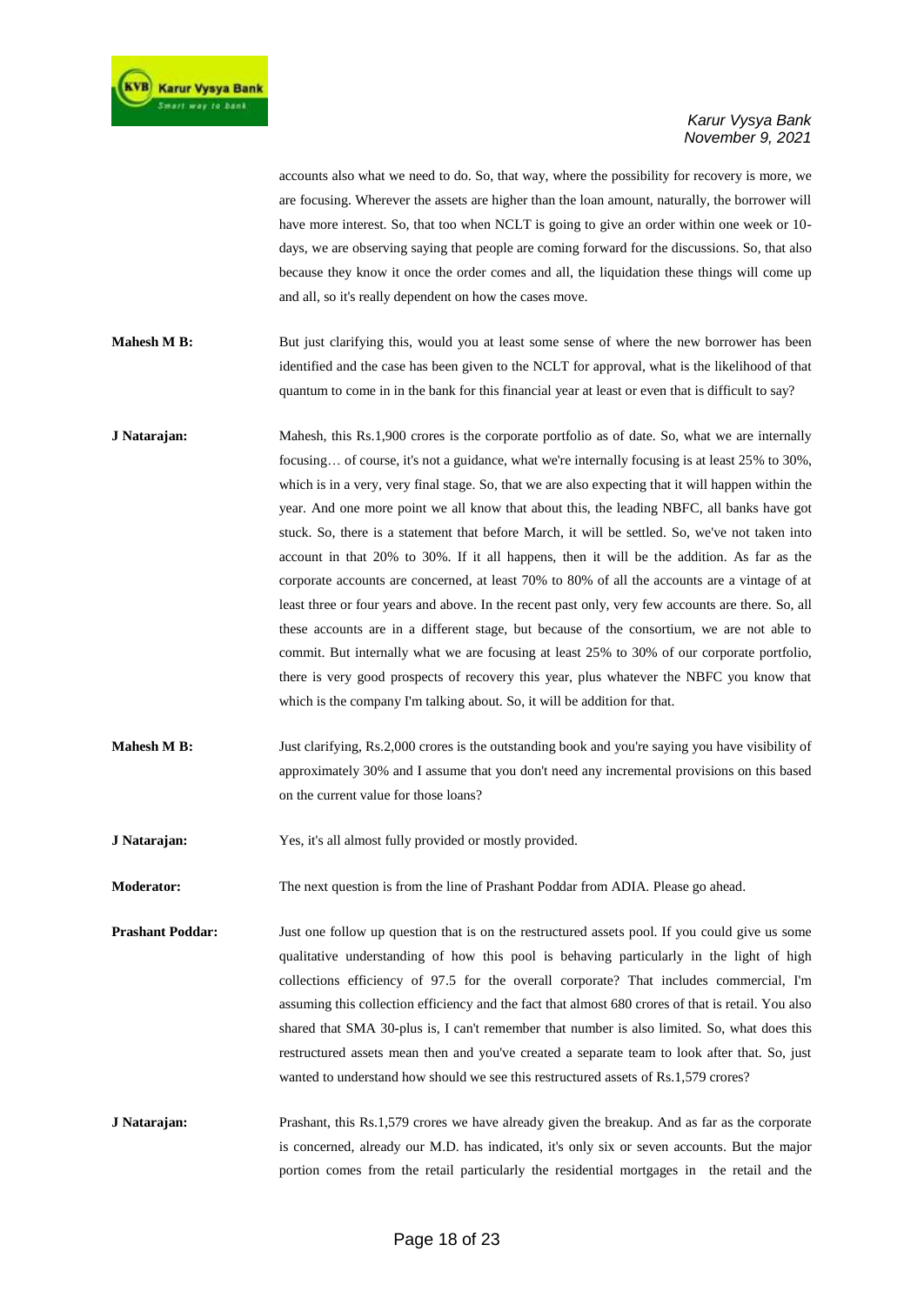

commercial loans which is the MSME sector. If you notice, many of these loans are in the standard category, but the customers maybe because of they want to ensure that going forward they want to be very safe, so, like that they applied for the restructuring. But what we have done internally… that is why if you compare the other banks, our numbers are very low, because we do our due diligence, we have studied the cash flows, and first of all, the borrower should be genuine and business should be genuine, and then they are impacted temporarily on account of the environment. So, that is what we have seen, we have built our system for the restructuring process, accordingly, we have done the restructuring. Already, our M.D. has indicated. Having said that, this portfolio needs to be nurtured so that we should carefully follow it up because we have given some holiday period and all during that period how they are behaving. So, it requires a separate additional focus. So, that is why we are creating this department. But as far as the portfolio is concerned, it's only Rs.1,579 crores portfolio and I can say a substantial number of accounts have genuine business operations are there, it's only a temporary mismatch or a temporary problem they have availed the restructuring. As of now, we don't see any big challenge in this segment. And already our M.D. has indicated that all these loans are supported by way of immovable property, that's an additional cushion for the bank.

- **B. Ramesh Babu:** I want to add one more point here. If you look at the retail the personal segment what we have mentioned which constitutes the major portion of Rs.679 crores, majority of that is either home loan or LAP. So, very small portion is on account of the personal loans, because as you know, our overall personal loan portfolio itself is Rs.500 crores, so, out of that very small portion is here. Even if some sort of an issue comes up also, it's the question of time next six to eight months we will be able to recover the money but home is close to the heart of everyone. So, at the material time when COVID was there, they were unable to service. So, once things are becoming normal, so they will try to bring it back to the normalcy and all. So, we don't visualize many NPAs in the retail segment…
- **Prashant Poddar:** It is not the retail is probably of the least concern because as you said it is secured, these are small ticket items. In commercial and corporate, if you could give us some ...
- **B. Ramesh Babu:** Same is the case. As our president has mentioned, now the business activity is back on track, commercial who were actually facing the cash flow issues at the time and all, majority of them are getting the cash flow and all. So, this should not be a problem, but commercial also as it was indicated, it is more than 100% backed by security in many cases. So, corporate is concerned, you would have seen that the delinquency stress levels are coming down day-byday. The same is the case with this case also. Until and unless we are confident that the cash flows are there, we have not done that.
- **Moderator:** The next question is from the line of Bajrang Bafna from Sunidhi Securities. Please go ahead.
- **Bajrang Bafna:** Sir, you have not opted for any restructuring majorly in the June quarter and the slippages on the higher side, close to Rs.500 crores. This quarter you have opted for restructuring in a major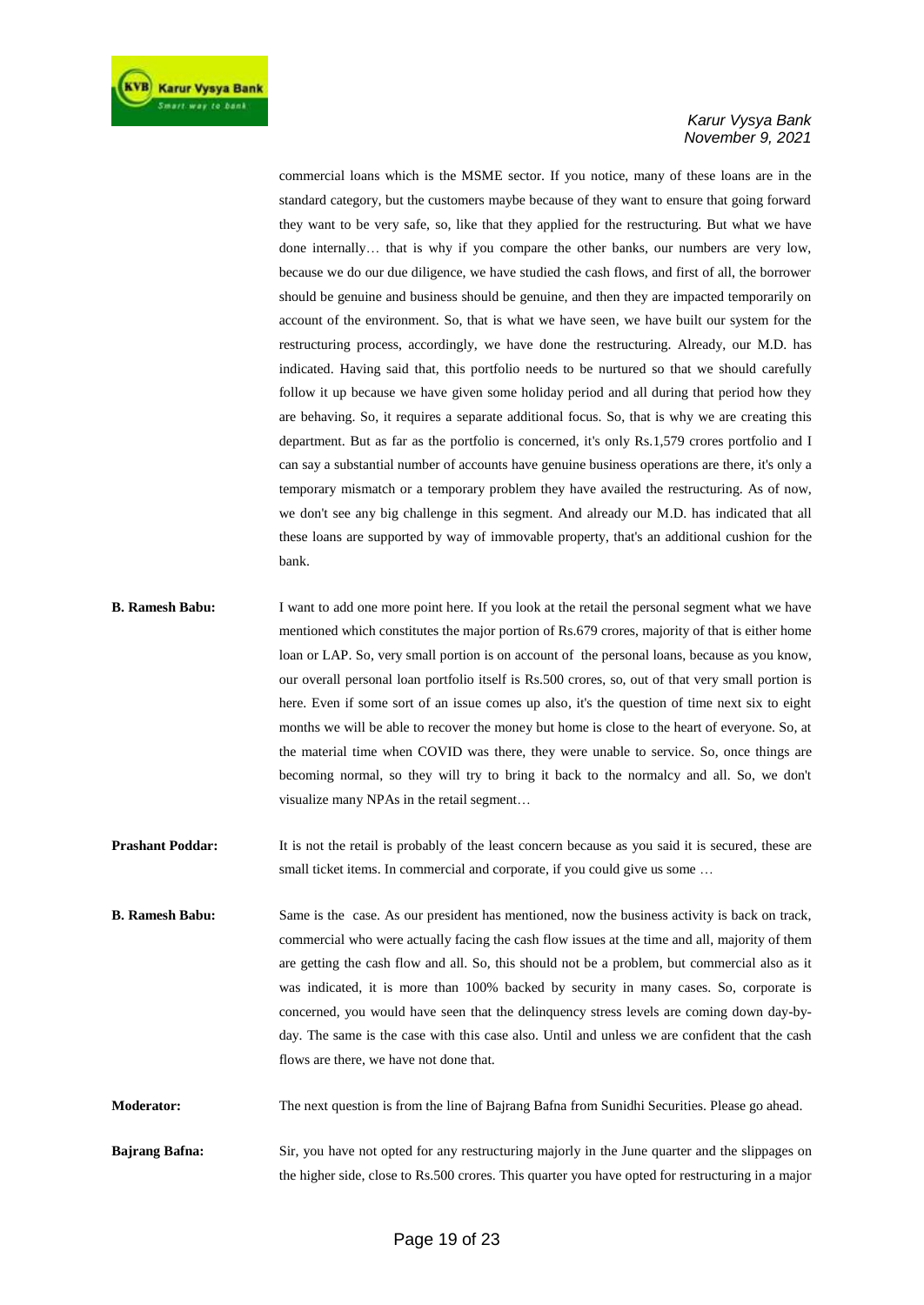way and again the number is close to Rs.500 crores for the quarter and the slippages looks lower. So, this is just the change in the thought process of not opting for NPA and going for the restructuring. This is what perhaps looks like during the quarter because last quarter obviously the slippages were higher. So, going by the trend and you have also indicated during this quarter again the restructuring could be to the tune of 250 crores kind of numbers if I heard it properly. So, when do you see this restructuring portfolio is also picking out and we might see this also starts degrowing going ahead?

**B. Ramesh Babu:** Thanks for your compliment for the results. If you look at it, Bajrang, when earlier the restructuring discussions were there, we were always indicating saying that our numbers will be around less than 2.5. And if you can see in the first wave when it has come up and all, our numbers are much, much below the 2.5% only because we have put in more checks and balances where we are confident that the account will be back, we did it. But the second wave which is unexpected which has come up and all, which is much more severe than the first wave and all, so, many of them got affected. During that time, again, the government as well as Reserve Bank of India have come back and they have relaxed these norms also for the restructuring. That way a few more requests have come. So, now, if you look at the guidelines also what they have given, the corporate can invoke the restructuring up to 30th September and 31st December is the time given to all banks to complete this thing. So, that way even if you reckon the Rs.250 crores also, currently we are below 3%, which is a decent number compared to the industry what is happening and all. And if even if we reckon this Rs.250 crores, I am not saying that Rs.250 crores totally will be coming and all because while doing, few of them may be ineligible also, that way the upper cap is Rs.250 crores. Even if we do that also, it will be below 3.5% which is a reasonable number and we have created sufficient buffer as well as provision also for that purpose. That doesn't mean that once we restructure, we are branding an account as an NPA. It will be under closer monitoring and they will be coming back onto the track. Because the liberalization, what the government and Reserve Bank of India has given during second wave that has actually given a scope for few others to come back whoever are feeling fragile.

**J Natarajan:** Mr. Bajrang, one more point I'd like to add here. See, we are tagging is as a restructured account. Even though the account is performing, all these servicing part, everything is 100% perfect. Even then, we have to keep it under the restructured book at least for the next 24 months that is two years that normally restructuring we are permitting it. So, in that way probably from next quarter onwards we also provide more information on this book. As of now we are confident about this restructured book because there is a proper system we have in identifying the genuineness of the borrower and the business.

**Moderator:** The next question is from the line of Surabhi Saraogi from SMIFS Capital. Please go ahead.

**Surabhi Saraogi:** My first question is, what are the steps being taken to reduce gross NPA?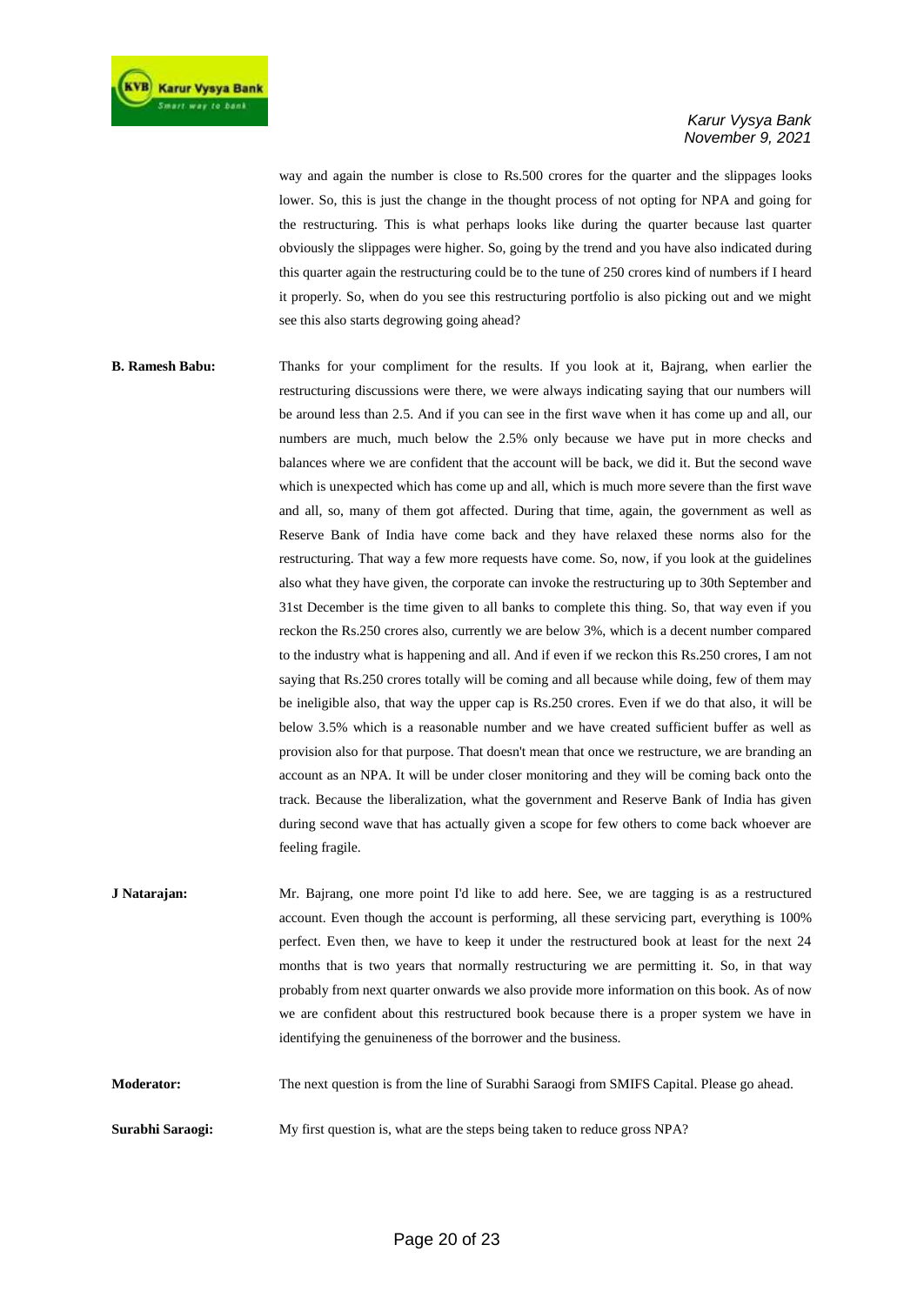

**B. Ramesh Babu:** So, one, one and a half years back we have created a separate vertical for this headed by a general manager and a full-fledged team. So, now under that, we are looking at the possibilities and wherever we need to auction where the properties are there, where to approach them, and the real estate brokers as well as agents, enforcement agencies, collections, all these things we have activated. That is the reason you're able to see the outcome during these last few quarters our net slippages are coming negative. And not only that, now, we have created a separate collection team also headed by a deputy general manager grade and official and all so the feeton-street as well as call center, everywhere we are activating. So, wherever possible we are trying to go for the OTS where the asset is available and all, other measures also we're working on that. So, that way we are reasonably okay as far as the momentum what we visualize and what we have got. I can say much better than what we have got the results. So, we are on this job and we'll take it forward. Regarding the corporate GNPA of Rs.1,900 crores, earlier we have given a detailed explanation about that. So, now what I told you about other than corporate, the commercial as well as the retail. So, if you look at the NPA also, you see page # 28 of our presentation, our gross NPA used to be Rs.4,450 crores in March '19. Okay? It has come down now to Rs.3,972 crores despite a rough weather and during this quarter is another testimony, you can see that without a write-off so we could bring it down. The percentage also if you look at it, at 2019 March, we were 8.79 as a gross NPA and today we are at 7.38. So, the credit cost also if you look at 2018 and all, we were making more or less around 3%-odd as a credit cost. Now, if we look at it last year, it is 1.44 and this year, both the numbers are with you. So, with the measures what we have taken, we are able to see the numbers actually what we thought is going on those lines.

**Moderator:** We take the last question from the line of Renish Bhuva from ICICI Securities. Please go ahead.

**Renish Bhuva:** So, sir just one question on this digital side. Historically, we used to operate it around 42-45% kind of a cost-income ratio. Now, whatever incremental business we get either from the NEO banking or the fintech partners, is it fair to assume that the business is ideally coming at those cost-to-income or it is slightly higher as we speak today?

**J Natarajan:** Renish, as far as the technology cost is concerned, you know that for the past two years or three years, we have been continuously building the infrastructure for that, for example, the precious metal division with the infrastructure we have created, so, this this department has the capability of building at least five times, six times of the business currently we are doing it. And similarly for transaction banking group, the platform which we have created is a very higher scalability. So, similarly, for all our digital loans, we have created all the system, we are not incurring any fresh expenditure over and above whatever is required for our regular operations. In that way, most of our investments with regard to the infrastructure for creating the digital is already completed. If at all anything is there, only to manage these applications we have to spend. I was mentioning to you before implementing the digital loans, we had a set of people sitting at 17 or 18 locations doing all the manual processing. Each center almost had 10 people. In 17, 18 centers, 180 people straight away we have reduced it in the process. So, in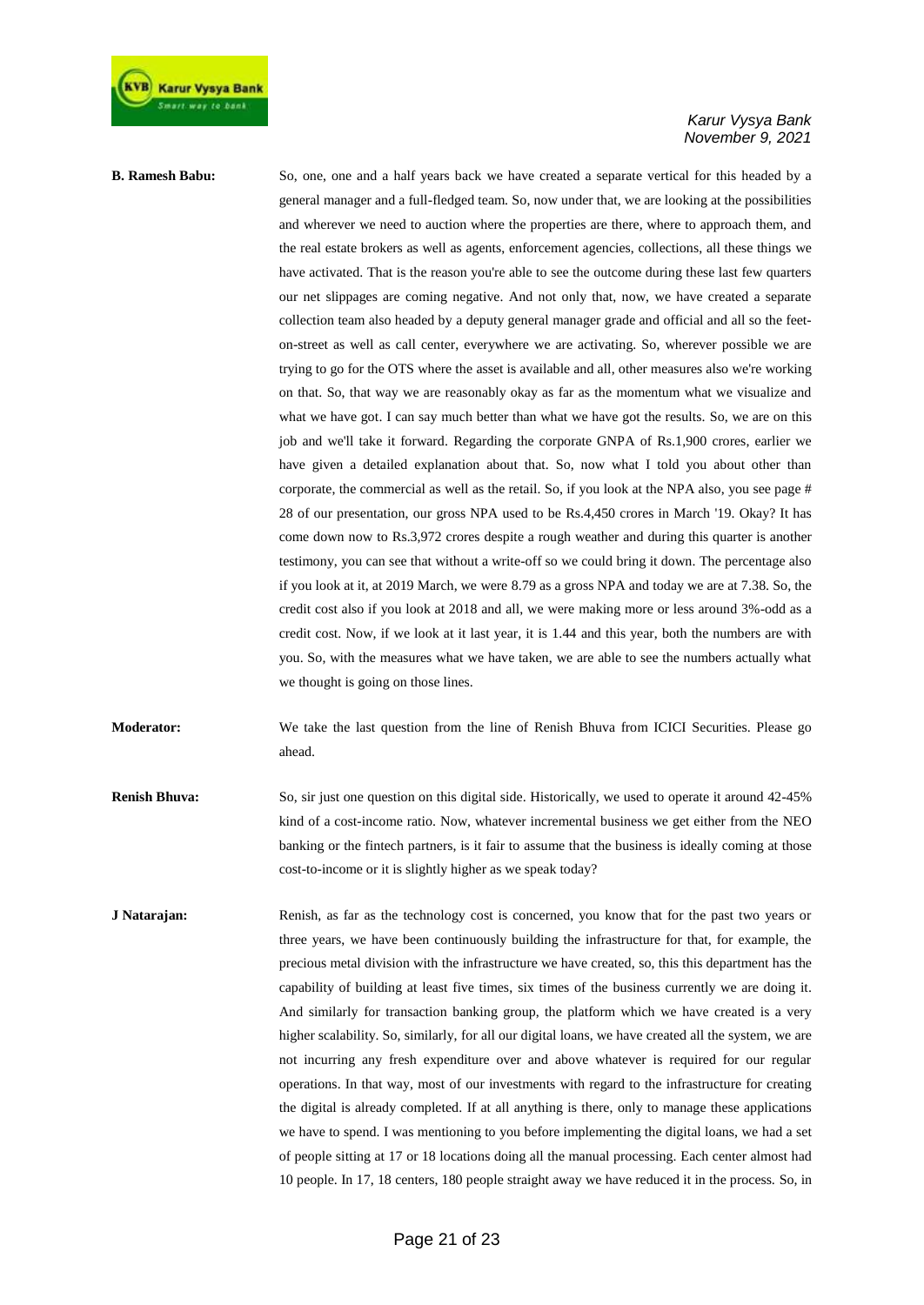that way, 100% incremental cost for these loans will be lower, but whatever we are spending for this platform is slightly higher during this year. And again, one more point you have to appreciate the business model of the bank, for example, we have 25% of our jewel loan portfolio. All these 25% jewel loan portfolio happening at the branches. So, if it happens in the branches, naturally, you have to provide sufficient people for them to manage. In that way, the cost to income ratio basically depends on the business model of the bank. But we are very conscious about it, if you remove this one-time expenditure, both in technology as well as the establishment, definitely we will be in a position to reach the comfortable level in the quarters to come.

- **Renish Bhuva:** On the recovery side in the commercial book which is roughly Rs.180 crores this quarter. So, when we say for the next couple of quarters, we will have a negative net slippage, which means recovery going to stay a little higher. So, from where did this recoveries are coming, I mean, we are selling the properties or this is just let's say, the account might have slipped in last one and a half year because of the COVID and with our rigorous collection efforts been able to recover, so sort of what is the nature of this recovery?
- **J Natarajan:** Renish, I will first add and then maybe our M.D. will be adding some points. Why we are confident is about the slippages. Already we have disclosed what is our SMA-30 plus. It was historically lowest number what we are seeing today. If you are removing the jewel loan portfolio, hardly is 1%. So, our confidence comes from the slippages. We are 100% sure that the underwriting models is doing well and then onboarding of the customer has definitely improved over a period of time. And the immediate thing is, we expect that the slippages pressure will not be there. As far as the recovery is concerned, already we have indicated, if it is a corporate loan, minimum four years vintage. So, there is every possibility that the normal recoveries are happening in a gradual way. And for the past one year because of the environment in the market, there was no proper DRT, the SARFAESI permissions were not granted by the court. All the things have opened up. So, we have a laundry list of items to be done as far as the recoveries are concerned. So, this all are giving a lot of confidence for that our recoveries will be better, our slippages will be lower. So, this makes us to confidently say that coming quarters there will be negative slippages.
- **B. Ramesh Babu:** You are asking whether you're selling the property or other things and all. There are different tools available; you may go for the auctions. Last one and a half years, even if you're going for the auction, people were actually holding their purse, they're not opening it, because they do not know how the COVID turns out and all, so they were not investing in the real estate. So, that's why the lukewarm response was there for the auction. Of late we started seeing some sort of a good response for the auctions we're making. And second thing also when people know that even if your auction is not going to go out, the response from the borrower also will be lukewarm. Now, when you are able to dispose of the property, many of them are coming forward for a one-time settlement and to close this one and all. Wherever we feel, the litigation is costlier and a time taking process and all, so we are going to go ahead. So, that way it is a